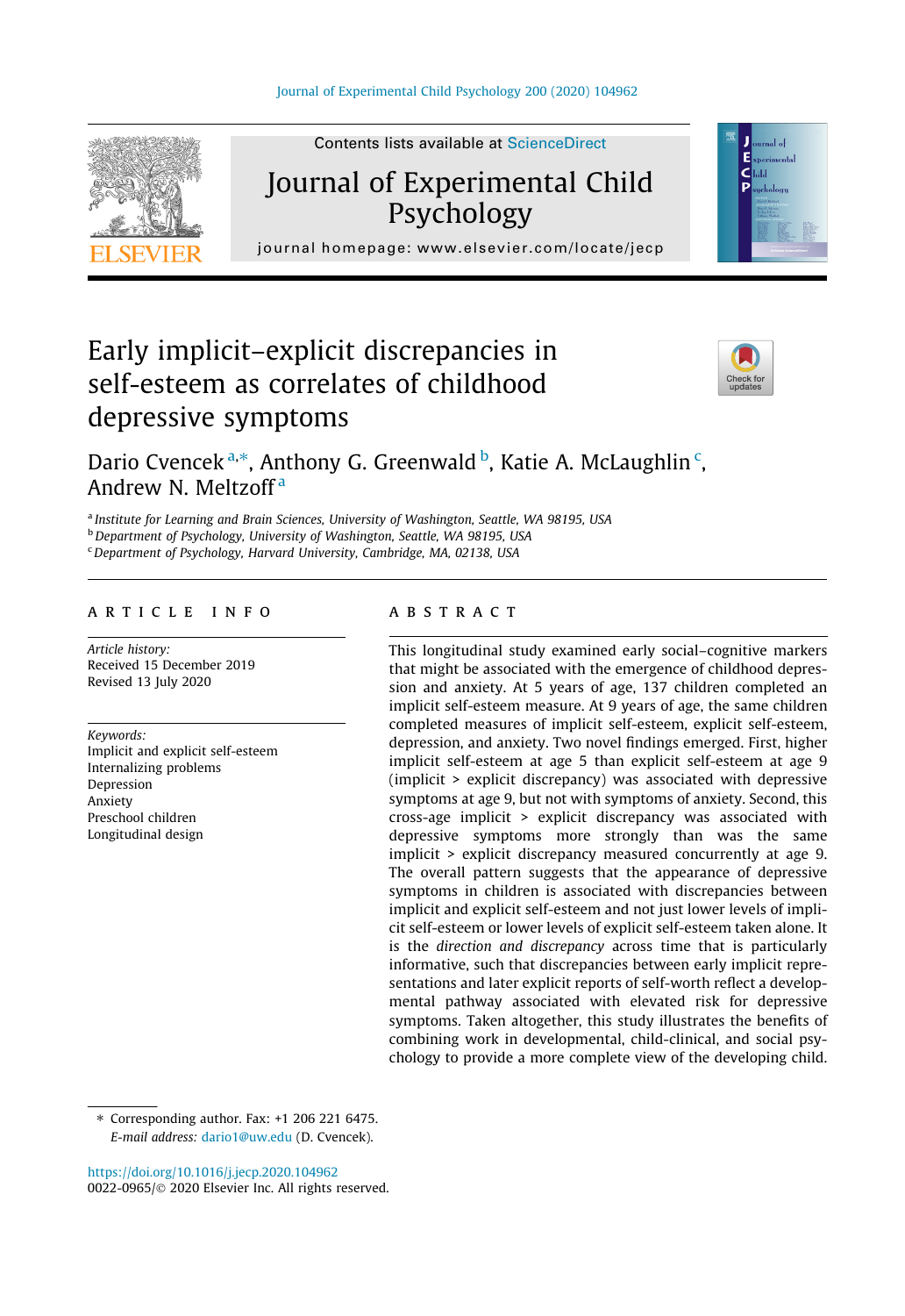We believe that combining implicit and explicit measures of selfesteem across developmental time points can be used to examine early markers of depression in children at younger ages than typically possible with explicit measures alone.

2020 Elsevier Inc. All rights reserved.

## Introduction

Depression and anxiety are common among children and adolescents. Population-based studies suggest that approximately 10% to 15% of U.S. children experience major depression, and one third develop an anxiety disorder ([Kessler et al., 2012\)](#page-17-0). Internalizing psychopathology that begins in childhood is associated with a host of adverse long-term consequences, including elevated risk for substance use, heightened risk for recurrent depression, and anxiety disorders in adulthood ([Lewinsohn, Rohde, Seeley, Klein, & Gotlib, 2000; Pine, Cohen, Gurley, Brook, & Ma, 1998\)](#page-18-0). This highlights the importance of creating developmentally appropriate screening tools that can identify the emergence of internalizing problems in childhood ([Luby, 2010\)](#page-18-0). This study evaluated whether combining explicit and implicit measures of childhood self-esteem can be a useful approach toward developing markers for the emergence of depressive and anxiety symptoms in middle childhood, which can then be tested in the future for classification accuracy and potentially used in benchmark validation studies.

The link between self-esteem and the onset of psychopathology has been well established, and the two have been closely aligned in the literature for decades ([Harter, 1993; Prinstein & La Greca, 2002](#page-17-0)). A robust debate is emerging in the literature about how implicit and explicit self-esteem may relate to the onset of internalizing problems ([Creemers, Scholte, Engels, Prinstein, & Wiers, 2012; van Tuijl, de](#page-17-0) [Jong, Sportel, de Hullu, & Nauta, 2014\)](#page-17-0), but empirical studies of young children using longitudinal designs are lacking.

The current study focused on the two most frequent manifestations of internalizing problems in childhood (i.e., depression and anxiety) to examine whether implicit and explicit self-esteem are transdiagnostic across the emotional disorders (i.e., predictive of both anxiety and depression) or are specific to only one type of symptoms (depression or anxiety *only*). As will be shown, the current study provides a novel way of combining implicit and explicit measures of self-esteem to detect the emergence of depressive symptoms, but not anxiety symptoms, in children at younger ages than currently possible. In particular, early self-esteem discrepancies at 5 to 9 years of age are easily measured markers that could be used by providers to signal the importance of doing a more detailed screening for depression and potential referral to early intervention services.

# Self-esteem discrepancies and psychopathology

Self-esteem is widely conceived as a relatively stable trait, consisting of positive self-regard or attitude. Low explicit self-esteem has long been associated with the onset and maintenance of internalizing problems ([Harter, 1993\)](#page-17-0). It has also been suggested that implicit self-esteem should be considered when trying to understand the development of psychopathology ([Bosson, Brown,](#page-16-0) [Zeigler-Hill, & Swann, 2003](#page-16-0)). Whereas explicit self-esteem is usually defined as a "conscious feeling of self-liking, self-worth, and acceptance" [\(Zeigler-Hill, 2006, p. 120](#page-18-0)), implicit self-esteem is defined as a "cognitively simple association of self with valence ( $me = good$ )" [\(Cvencek, Greenwald, &](#page-17-0) [Meltzoff, 2016, p. 55\)](#page-17-0). Explicit and implicit self-esteem are also thought to represent outputs of two different systems. Explicit self-esteem is thought to arise through deliberate conscious processing of self-relevant information and is theorized to emerge from a system that is controlled, effortful, and directed by rule-based learning ([Haeffel et al., 2007](#page-17-0)). Implicit self-esteem is considered ''the introspectively unidentified ... effect of the self-attitude on evaluation of self-associated and self-dissociated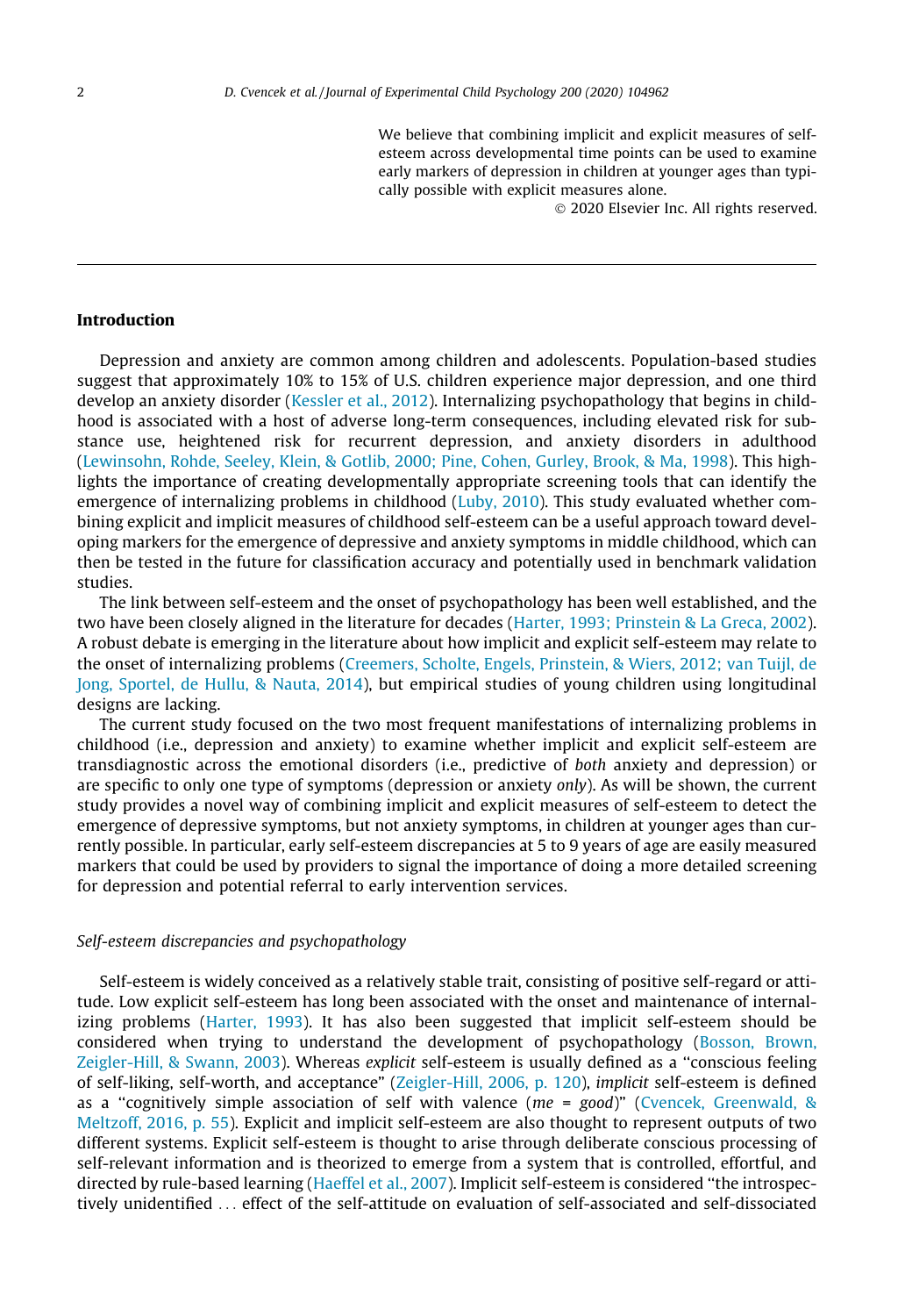objects" [\(Greenwald & Banaji, 1995, p. 11](#page-17-0)) that arises from intuitive processing affective experiences (for alternative theoretical conceptions and measurement approaches regarding implicit self-esteem, such as using the name letter effect, see [Franck, De Raedt, & De Houwer, 2007](#page-17-0), and [Krizan, 2008](#page-18-0)).

Because implicit and explicit self-esteem are posited to reflect different underlying processes, discrepancies between the two can develop. Two forms of implicit–explicit self-esteem discrepancies have been identified in the literature. Fragile self-esteem consists of higher levels of explicit self-esteem than implicit self-esteem (explicit > implicit self-esteem; [Bosson et al., 2003; Jordan,](#page-16-0) [Spencer, Zanna, Hoshino-Browne, & Correll, 2003\)](#page-16-0). Damaged self-esteem, on the other hand, reflects higher levels of implicit self-esteem than explicit self-esteem (implicit > explicit self-esteem; [Schröder-Abé, Rudolph, & Schütz, 2007\)](#page-18-0). Both types of self-esteem discrepancies imply that individuals hold inconsistent views of the self and lack integration in their self-representations ([Bosson et al.,](#page-16-0) [2003; Franck, De Raedt, Dereu, & Van den Abbeele, 2007; Jordan et al., 2003; Schröder-Abé et al.,](#page-16-0) [2007](#page-16-0)). Implicit–explicit discrepancies are thought to emerge when similar events that affect both implicit and explicit self-esteem (e.g., failure, social rejection) are processed differently [\(Zeigler-Hill,](#page-18-0) [2006](#page-18-0)).

If implicit self-esteem develops primarily through the automatic processing of evaluative feedback at an unconscious level, then—unlike explicit self-esteem—it may be relatively resistant to conscious correction ([Hetts & Pelham, 2001\)](#page-17-0). Implicit self-esteem is thought to primarily reflect accumulated social evaluations, whereas explicit self-esteem is considered to be the result of conscious interpretations (and often reinterpretations) of such experiences [\(Zeigler-Hill, 2006](#page-18-0)). This difference in how the same experiences are processed cognitively may lead to discrepancies between implicit and explicit self-esteem. In the current study, we examined whether discrepancies between implicit and explicit self-esteem in children are associated with symptoms of childhood depression and anxiety.

### Discrepancies between implicit and explicit self-esteem

Prior studies have examined the association between implicit–explicit discrepancies and internalizing problems in adolescent and adult samples using primarily cross-sectional designs. Importantly, the associations of these discrepancies with internalizing psychopathology vary depending on the statistical approach used. Two approaches are common in the literature. Both approaches have produced a substantial body of work regarding the relation of implicit–explicit discrepancies to internalizing problems (see below). The current study for the first time (a) combines the two statistical approaches within the same sample, (b) does so with the youngest child sample to date, and (c) uses a longitudinal design to provide a developmental assessment of the relations between implicit–explicit discrepancies and internalizing problems.

One approach for estimating implicit–explicit discrepancies is to examine their interaction [\(Aiken](#page-16-0)  $&$  West, 1991). This is often referred to as the Implicit  $\times$  Explicit Self-Esteem interaction approach. This approach allows for—and directly tests—the possibility that the relations between low explicit selfesteem and internalizing problems may be especially strong in people who are also demonstrating low implicit self-esteem (as evident by a significant interaction between explicit and implicit selfesteem; [de Jong, Sportel, de Hullu, & Nauta, 2012](#page-17-0)). When effects of implicit–explicit discrepancies are tested as an interaction effect of implicit and explicit self-esteem (i.e., collapsing damaged and fragile self-esteem), however, no associations have been found with either depression or social anxiety [\(Creemers et al., 2012; Creemers, Scholte, Engels, Prinstein, & Wiers, 2013; de Jong et al., 2012;](#page-17-0) [Pavlickova, Turnbull, & Bentall, 2014; Schröder-Abé et al., 2007; van Tuijl et al., 2014\)](#page-17-0). In addition, studies using this statistical approach have generally found that explicit self-esteem measures are negatively correlated with internalizing problems, whereas implicit self-esteem measures are not.

An alternative statistical approach, the Size  $\times$  Direction approach, was developed by [Briñol, Petty,](#page-16-0) [and Wheeler \(2006\).](#page-16-0) It tests for implicit–explicit discrepancies as an interaction effect of the Size of Discrepancy  $\times$  Direction of Discrepancy (i.e., separating damaged self-esteem from fragile selfesteem). According to this approach, it is specifically damaged self-esteem (i.e., implicit > explicit self-esteem) that is associated with psychopathology. Even though the Size  $\times$  Direction approach seems to categorize all children as having some level of implicit–explicit discrepant self-esteem, research shows that it is only the discrepancies corresponding to damaged self-esteem—and not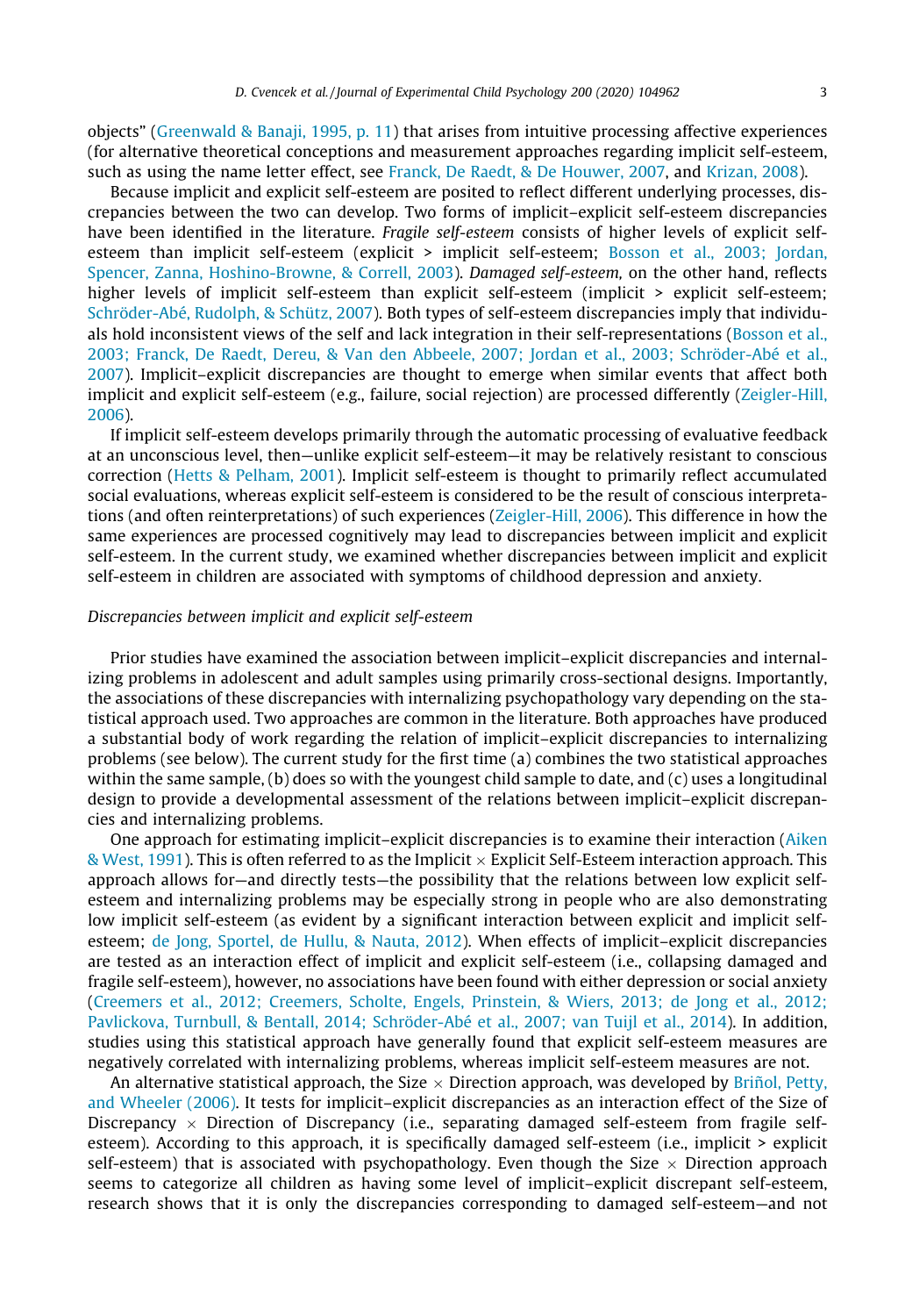fragile self-esteem—that are considered maladaptive and related to the development of depressive symptoms. Indeed, prior work using this approach has observed positive associations between higher levels of damaged self-esteem (i.e., implicit > explicit discrepancies) and depressive symptoms in adolescents and adults [\(Kesting, Mehl, Rief, Lindenmeyer, & Lincoln, 2011; Lemmens et al., 2014;](#page-17-0) [Pavlickova et al., 2014\)](#page-17-0), depressive symptoms, suicidal ideation, and loneliness in young adult women ([Creemers et al., 2012, 2013\)](#page-17-0), bipolar symptoms in adult bipolar patients ([Jabben et al., 2014\)](#page-17-0), and negative attributional style, nervousness, and greater health impairment in undergraduate students ([Schröder-Abé et al., 2007\)](#page-18-0).

In the one prior study examining implicit–explicit discrepancies and internalizing problems in children (aged 11–12 years), exposure to peer victimization was associated with damaged self-esteem, which, in turn, was associated with increases in internalizing problems across a 1-year follow-up period ([Leeuwis, Koot, Creemers, & van Lier, 2015](#page-18-0)). Together, these findings suggest that implicit–explicit discrepancies may be associated with the development of internalizing problems over and above the effects of explicit self-esteem considered alone. In addition, considering that (a) implicit–explicit discrepancies are not associated with depression and anxiety when collapsing damaged and fragile self-esteem (as in the Implicit  $\times$  Explicit Self-Esteem interaction approach), but (b) implicit–explicit discrepancies are associated with depression and anxiety when damaged self-esteem is separated from fragile self-esteem (as in the Size  $\times$  Direction approach), the overall empirical pattern obtained to date suggests that damaged self-esteem specifically may be a useful vulnerability marker for depressive symptoms.

### Implicit–explicit discrepancies across development

Prior studies of self-esteem discrepancies and internalizing problems have largely relied on crosssectional designs with adult participants [\(Creemers et al., 2012, 2013; de Jong et al., 2012; Kesting](#page-17-0) [et al., 2011; Lemmens et al., 2014; Pavlickova et al., 2014; Schröder-Abé et al., 2007\)](#page-17-0). To determine whether early implicit–explicit discrepancies in self-esteem are associated with later internalizing problems, longitudinal studies in children are needed. To our knowledge, only two longitudinal studies exist on this topic: one in 11- and 12-year-olds ([Leeuwis et al., 2015](#page-18-0)) and the other in 10- to 16 year-olds [\(van Tuijl et al., 2014](#page-18-0)). As noted above, [Leeuwis et al. \(2015\)](#page-18-0) found that implicit–explicit discrepancies at 11 years of age mediated the relation between age 11 peer victimization and increases in internalizing problems over a 1-year period to age 12. In addition, Leeuwis and colleagues demonstrated that implicit–explicit discrepancies at age 11 were predictive of both (a) age 11 internalizing problems and (b) age 12 internalizing problems, suggesting that implicit–explicit discrepancies may have both concurrent and longitudinal predictive power. In contrast, [van Tuijl et al. \(2014\)](#page-18-0) found that implicit–explicit discrepancies did not predict major depressive disorder or social anxiety disorder symptomatology at a 2-year follow-up.

The association between implicit–explicit self-esteem discrepancies and internalizing problems has yet to be examined at earlier stages of development. The early emergence of damaged selfesteem may be more strongly associated with the emergence of internalizing problems than damaged self-esteem at later ages, especially if, as some have theorized, high me = good self-positivity (implicit self-esteem) tends to develop prior to the formation of explicit self-esteem ([Cvencek et al., 2016;](#page-17-0) [DeHart, Pelham, & Tennen, 2006](#page-17-0)), a point that is further taken up in the Discussion. In addition, a negative explicit representation of the self, once it emerges, is likely to have cascading influences on other domains of development that have been associated with internalizing problems, including dysfunctional attitudes and beliefs ([Lee & Hankin, 2009](#page-18-0)), negative attributional style ([Joiner & Wagner,](#page-17-0) [1995\)](#page-17-0), and peer relationships ([Reijntjes, Kamphuis, Prinzie, & Telch, 2010](#page-18-0)). Early childhood may be a particularly important time to examine self-esteem; as children move from preschool to elementary school, they begin to increasingly rely on social comparisons and their self-evaluations become less positive [\(Cvencek, Fryberg, Covarrubias, & Meltzoff, 2018; Eccles, Wigfield, Harold, & Blumenfeld,](#page-17-0) [1993\)](#page-17-0).

Studying the development of implicit–explicit discrepancies in self-esteem in children between preschool and elementary school is also potentially informative for illuminating the developmental course of self-esteem. It has been suggested previously that explicit and implicit self-esteem may have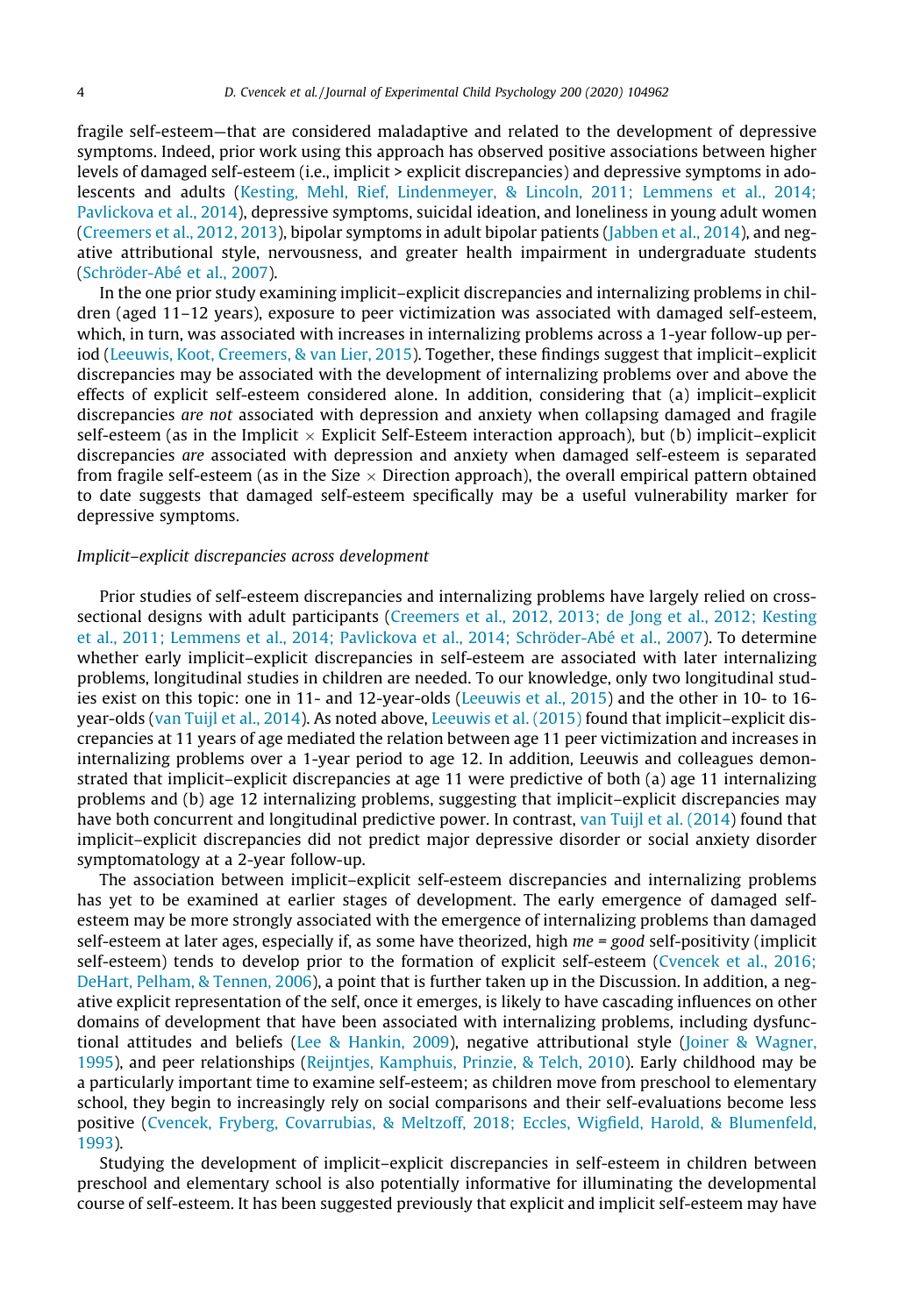different developmental trajectories ([DeHart et al., 2006; Hetts & Pelham, 2001\)](#page-17-0). In terms of explicit self-esteem, prior research suggests that domain-specific self-evaluations of self-competence are extremely positive for the majority of children tested at or before 8 years of age [\(Harter, 2006](#page-17-0)). Due to either cognitive limitations or limitations of available measuring instruments (see below), young children show no evidence of integrating these domain-specific self-evaluations into a higher-order overall explicit evaluation of themselves, which might be called self-esteem [\(Harter & Pike, 1984\)](#page-17-0). Once formed, these global self-evaluations tend to be positive in middle childhood but drop significantly in adolescence [\(Thomaes, Brummelman, & Sedikides, 2017\)](#page-18-0). In terms of implicit self-esteem, prior research has established that implicit self-esteem is strong and positive as early as 5 years of age [\(Cvencek et al., 2016\)](#page-17-0). However, it is not currently known how implicit self-esteem changes between preschool and elementary school because studies have yet to test whether or not implicit self-esteem rises, drops, or stays stable between early and middle childhood.

#### Research context

Based on prior literature demonstrating (a) that both implicit self-esteem [\(Cvencek et al., 2016](#page-17-0)) and domain-specific explicit self-evaluations ([Harter, 2006\)](#page-17-0) are already positive for the majority of children tested from 5 to 7 years of age, (b) a strong link between self-esteem and the onset of psychopathology ([Prinstein & La Greca, 2002](#page-18-0)), and (c) increased prevalence of depressive and anxiety symptoms in adolescence ([Kessler et al., 2012\)](#page-17-0), the current study longitudinally followed the same children from preschool (Time 1: 5 years of age) to middle childhood (Time 2: 9 years of age) using a community sample of children before internalizing symptoms become clinically meaningful.

Time 1 of this research was a part of a larger project aimed at developing and validating a measure of implicit self-esteem with 5-year-old children. The selection of 5-year-olds was prompted by the fact that most of the work on young children's self-evaluations and self-worth was limited to explicit measures using self-report and picture identification. Two of the most widely used measures in this regard are the Pictorial Scale of Perceived Competence and Social Acceptance for Young Children (PSPCSA; [Harter & Pike, 1984](#page-17-0)) and the Self-Description Questionnaire for Preschoolers (SDQP; [Marsh, Ellis, &](#page-18-0) [Craven, 2002](#page-18-0)). Despite being the best extant instruments for children's self-evaluations at the time when we initiated our research with 5-year-olds, both the PSPCSA and SDQP have acknowledged limitations regarding their use with very young children (who might not be highly self-reflective or facile at introspective self-reports). The developers of these scales cautioned that they are not to be considered as good measures of self-esteem per se at young ages. Specifically in the article reporting the PSPCSA, [Harter and Pike \(1984\)](#page-17-0) stated, ''Given the structure of this scale, we strongly urge that the scale not be viewed as an index of self-concept or self-esteem per se" (p. 1971). Likewise, [Marsh](#page-18-0) [et al. \(2002\)](#page-18-0) article on the SDQP reported that ''extensive pilot testing suggested that preschool children could not clearly understand the [global self-esteem scale] items. Hence, this scale was excluded from the SDQP" (p. 381).

Due to unavailability of explicit self-esteem measures for children as young as 5 years when this study was started, the chief method of validation was to determine whether the theoretically expected ''balanced identity" relationships among implicit measures of gender identity, gender attitudes, and self-esteem—which have been confirmed with adults—could also be obtained in samples of preschool children using our new implicit measure. Once the measure was developed and validated (as reported in [Cvencek et al., 2016\)](#page-17-0), we decided to reassess implicit self-esteem at an older age when a validated explicit measure could also be reliably administered  $(9 \text{ years})$ .<sup>1</sup> Because of the robust findings linking explicit self-esteem measures and measures of depressive and anxiety symptoms in the literature—as well as the emerging literature on implicit–explicit discrepancies—we designed the follow-up study at Time 2 (9 years of age) to include measures of depressive and anxiety symptoms. This allowed us to evaluate for the first time whether the assessment of implicit–explicit discrepancies in self-esteem might provide useful information.

<sup>1</sup> According to [Harter and Pike \(1984\),](#page-17-0) ''Both theory (see [Harter, 1983](#page-17-0)) and empirical findings have led to the conclusion that children are not capable of making judgments about their worth as persons until approximately the age of 8" (p. 1970). That was the reason for picking age 9 as the relevant age to study explicit self-esteem at Time 2.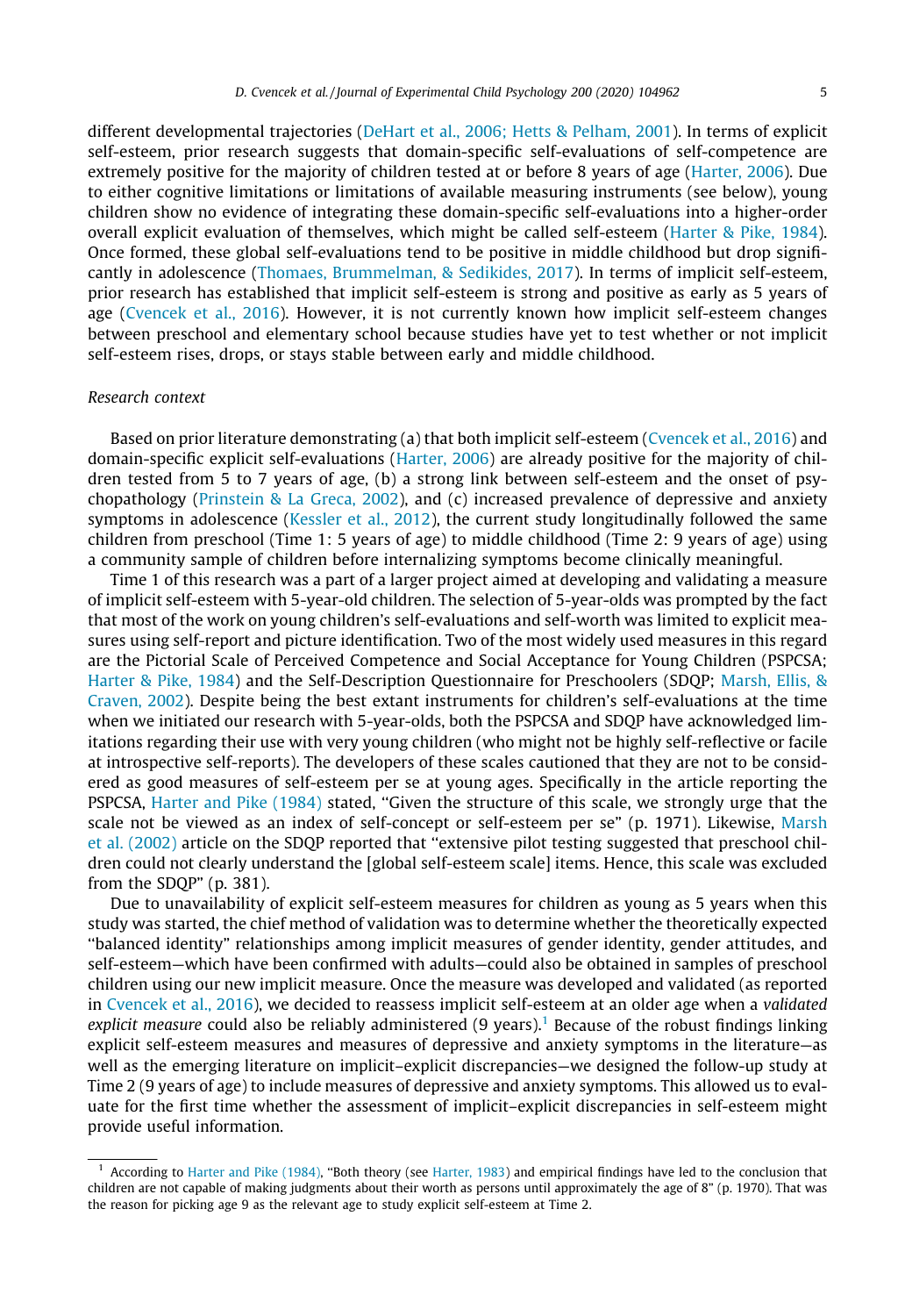Consequently, at the time we initiated this study, we could not plan to administer both implicit and explicit measures of self-esteem at both ages because there was no validated measure of explicit selfesteem reported in the literature that could be used as early as 5 years of age. However, our design incorporated the measurement of both implicit and explicit self-esteem at the 9-year-old assessment (Time 2). Without assessing explicit self-esteem and/or internalizing problems at baseline, our ability to understand changes in symptoms over time is limited (see ''Limitations and future directions" section in Discussion). Yet, the inclusion of implicit data at age 5 provided three empirical benefits. First, it allowed for an examination of the predictive power of longitudinal implicit–explicit discrepancies in self-esteem. The predictive power of such discrepancies has already been shown in prior longitudinal research with *adolescents* over a 1-year period ([Leeuwis et al., 2015\)](#page-18-0); however, it was unknown how stable these patterns are over a longer period of time (we used the period from 5 to 9 years of age). Second, it was also unknown whether implicit–explicit discrepancies in self-esteem increased, decreased, or remained stable as children transition from early to middle childhood. Third, it also permitted us to provide the first longitudinal investigation of how implicit self-esteem itself might change between the preschool period and the threshold of adolescence.

#### Aims and hypotheses

This study investigated the role of explicit and implicit self-esteem and their relations to the presence of depressive and anxiety symptoms in 137 children followed longitudinally at two time points (5 and 9 years of age). Three hypotheses were examined. First, based on literature with adolescents and adults, we expected that higher implicit self-esteem than explicit self-esteem (damaged selfesteem) would be associated with higher levels of internalizing problems from preschool to early elementary school (and higher levels of fragile self-esteem would not). Second, based on literature with adults, we expected that implicit–explicit discrepancies in self-esteem would be more strongly associated with the presence of depressive symptoms than the presence of anxiety symptoms. Third, based on literature with adolescents, we predicted that the implicit–explicit discrepancies in self-esteem would be associated with depressive symptoms both longitudinally and concurrently. In examining these three hypotheses, the study also aimed to increase our understanding of whether implicit self-esteem changes or remains stable over the period from 5 to 9 years of age.

## Method

#### Participants

All child participants were recruited through a university-operated participant registry by contacting parents via phone and e-mail, and all children were tested in a laboratory setting. A total of 195 preschoolers participated at 5 years of age when they were in kindergarten (Time 1) as a part of a study of social–emotional development [\(Cvencek et al., 2016\)](#page-17-0). Of those children, 70% were able to be recruited again to participate at 9 years of age when children were in Grade 3 (Time 2). Analyses show that this sample (the 70% who participated again at age 9) did not differ from the other children (the 30% who declined participation at age 9) on any of the age 5 measures (see Section 1.1 of the online supplementary material). This resulted in a sample of 137 participants ( $M_{\text{age}}$  = 9.03 years, SD = 0.06; 67 girls) at age 9. According to parental report, the racial/ethnic makeup of the sample was 85.4% White, 1.5% Asian, 0.7% African American, 11.7% multiracial, and 0.7% other/unknown, with 5.8% reporting Hispanic ethnicity. Parents reported an average of 16.62 years of education (SD = 1.96) and a combined median household income of \$120,000 (at the Time 2 measurement). All children were described by their parents as typically developing. Each family received up to \$50 for participation.

#### Materials and procedure

At both ages, children were tested individually in a quiet room  $(3.0 \times 2.4 \text{ m})$  while seated at a desktop computer (53.3-cm screen). The experimenter gave instructions orally. Test sessions began with a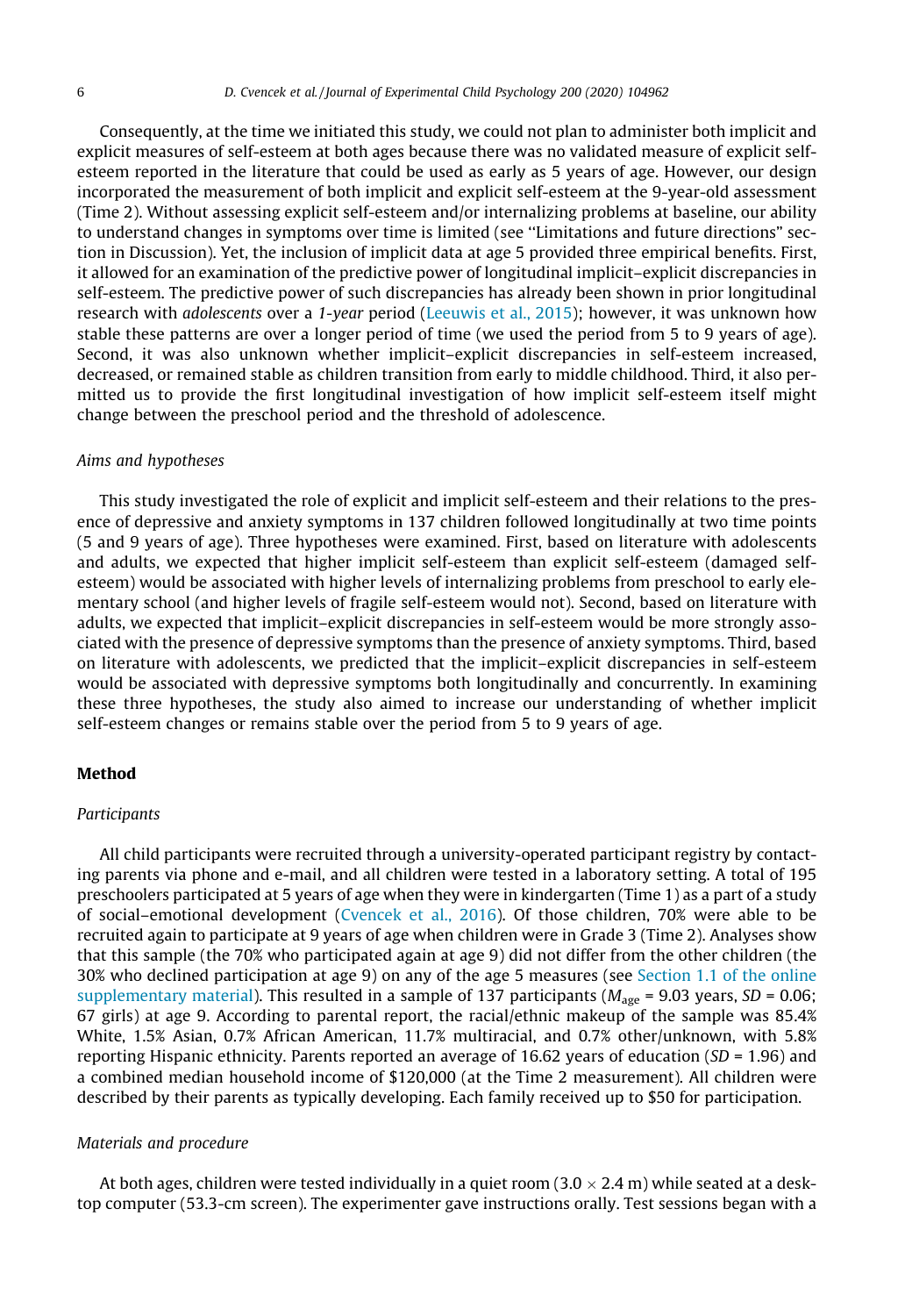3 to 5-min description of the study, during which children learned that they would ''play a game" and were introduced to the test apparatus. Children completed the implicit measure at age 5 and completed both the implicit and explicit measures at age 9. (It should be noted that because the explicit self-esteem construct often matches closely with items on the widely used self-report measures of depression and anxiety, the use of implicit self-esteem measures in the current study helps to overcome the multicollinearity problems potentially arising from multiple measures being based on explicit self-reports only.)

## Age 5 (Time 1) measures

The implicit self-esteem measure used at 5 years of age was a Preschool Implicit Association Test (PSIAT), which is a procedure that has been extensively validated as a measure of implicit self-esteem for use with children of this age [\(Cvencek et al., 2016](#page-17-0)). Given the absence of valid self-report measures of self-esteem for preschool children when this research was started, no explicit measures were administered at age 5. PSIAT measures of gender attitude and gender identity were also administered at age 5; however, those measures are unrelated to this report.

## Implicit self-esteem at age 5.

The pictorial–audio PSIAT described by [Cvencek et al. \(2016\)](#page-17-0) does not depend on participants being able to read and thus was used here because it is most suitable for preschoolers. In the PSIAT's sorting task, stimuli in four categories are presented on a computer screen. Children rapidly sort the stimuli using two response keys. The PSIAT is based on the principle that it is easier to give the same response to items from categories that are mentally associated than to ones that are not. For example, the pairing of light with day and of dark with night would be ''congruent," whereas the pairing of light with night and of dark with day would be "incongruent," and participants would be expected to respond more quickly and with greater facility to the congruent pairings. The faster the participants' responses, the stronger the presumed underlying association between the 2 items.

A PSIAT that uses the four categories—me, not-me, positive, and negative—comprises a self-esteem task. This task can be used to test the association of self with either positive or negative valence attributes. For a child with high self-esteem, a PSIAT task that requires sorting me with positively valenced words (and not-me with negatively valenced words) should be performed rapidly and easily, indicating at an implicit level a positive attitude toward self ( $me = good$ ).

The me and not-me categories were represented by two sets of novel flags as described by [Cvencek](#page-17-0) [et al. \(2016\)](#page-17-0); one set had been given to the child (''my flags"), and another set did not belong to the child (''not my flags"). Children, similar to adults [\(Beggan, 1992\)](#page-16-0), evaluate items that they come to own as the result of a gift more favorably than comparable unowned items. The good and bad concepts were represented with four good words (good, happy, fun, and nice) and four bad words (bad, yucky, mean, and mad), respectively. These words were simultaneously presented as audio recordings as well as written stimuli, thereby eliminating the need for reading. In one task, my flags and good words shared a response key, as did not-my flags and bad words. In the other task, the assignment of the good and bad words was reversed.

The PSIAT self-esteem scores were computed using the D measure—an effect-size-like measure using the scoring algorithm developed by [Greenwald, Nosek, and Banaji \(2003\).](#page-17-0) The D measure has computational upper and lower bounds of +2 ( $me = good$ ) and  $-2$  ( $me = bad$ ), with the value of 0 indicating equally strong association of self with both positive and negative valence. Positive scores indicated positive implicit self-esteem. Cronbach's alpha—calculated from two D measures computed for matched 40-trial subsets of the self-esteem PSIAT—at age 5 was  $\alpha$  = .77.

#### Age 9 (Time 2) measures

The implicit self-esteem measure used at 9 years of age was based on a text and audio Child Implicit Association Test (Child IAT) version developed and validated for use with elementary school children, who are able to read ([Cvencek, Meltzoff, & Greenwald, 2011](#page-17-0)). This version of the implicit self-esteem measure is developmentally appropriate for the age group tested here. The 9-year-olds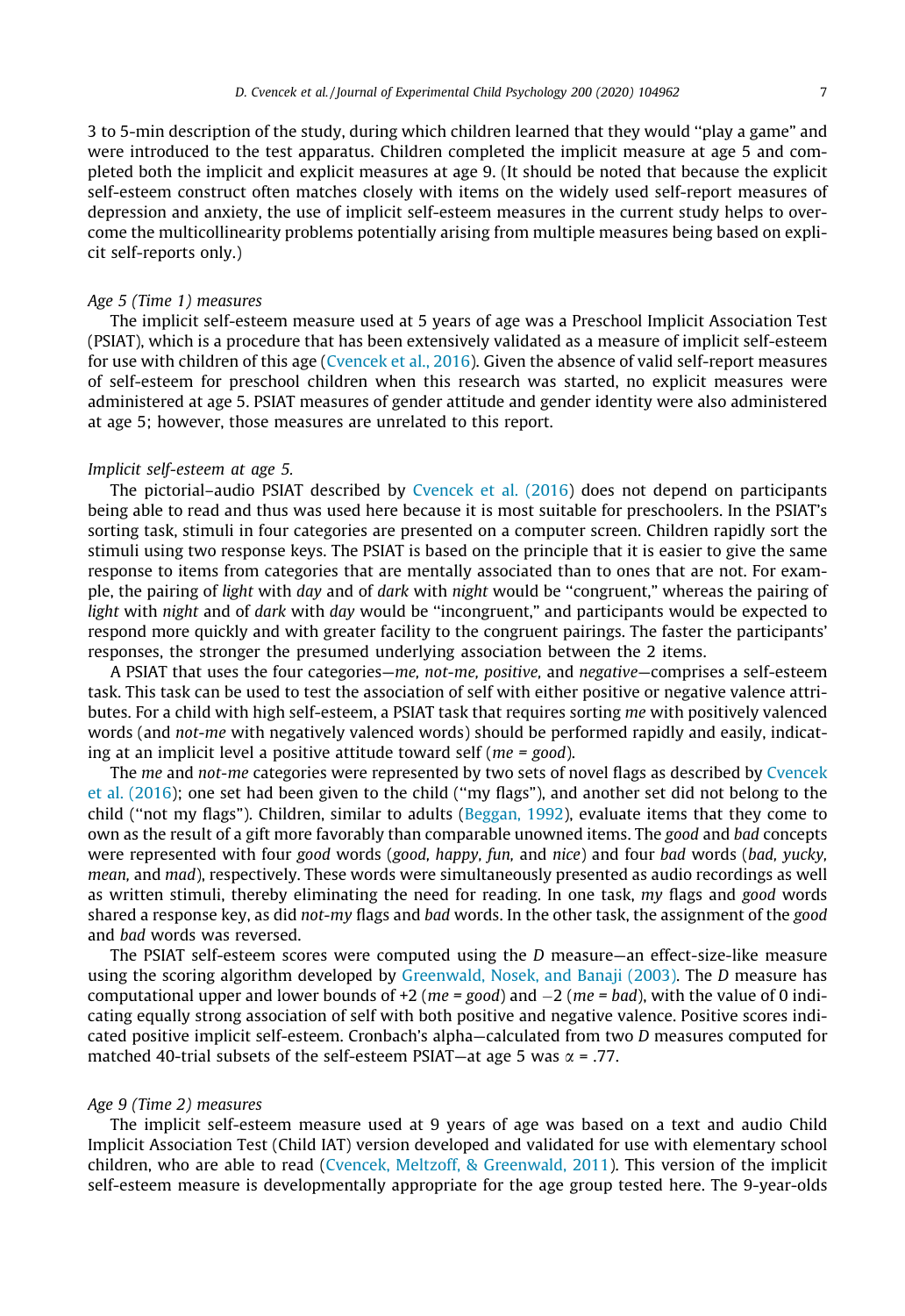also completed explicit child-friendly measures of global self-esteem, depressive symptoms, and anxiety symptoms (see below for details).

### Implicit self-esteem at age 9.

The Child IAT used the same four categories as the age 5 implicit self-esteem measure: me, notme, good, and bad. The Child IAT used both text and audio stimuli (e.g., written words and labels such as me, other, happy, and mad). The Child IAT measure at age 9 demonstrated a Cronbach's alpha of  $\alpha$  = .73 (which is a comparable internal consistency to the implicit self-esteem measure at age 5). The Child IAT measure was scored using the same  $D$  measure scoring algorithm used to compute the age 5 implicit self-esteem measure, so that positive values indicated positive implicit selfesteem.

### Explicit self-esteem.

Age 9 explicit self-esteem was measured using the Global scale of the Self-Perception Profile for Children (SPPC; [Harter, 1982\)](#page-17-0). The SPPC has 6 items that use a double binary response format. Children are initially asked to choose which of two statements is more descriptive of themselves, and then their response is always followed by a second probe (i.e., is the selected statement ''sort of true for me" or ''really true for me"?). Sample items include ''Some kids don't like the way they are leading their life BUT other kids do like the way they are leading their life" and ''Some kids are happy with themselves as a person BUT other kids are often not happy with themselves." The SPPC was shown to be an internally consistent and valid measure of children's self-reported global self-esteem by [Harter \(1982\)](#page-17-0). Cronbach's alpha was  $\alpha$  = .71. The SPPC was scored so that positive values indicated positive explicit self-esteem.

#### Depressive symptoms.

The Children's Depression Inventory (CDI; [Kovacs, 1992](#page-17-0)) contains 26 items that comprise five subscales: Negative Mood, Ineffectiveness, Interpersonal Problems, Anhedonia, and Negative Esteem (1 item assessing suicidal ideation was omitted from administration due to institutional review board restrictions). Each item consists of three statements that describe different levels of severity of a specific symptom of depression (e.g., ''I am sad once in a while," ''I am sad many times," and ''I am sad all the time"). The CDI has respectable psychometric properties such as internal consistency, test–retest reliability, and discriminant validity ([Kovacs, 1992\)](#page-17-0). Items were summed to create a total CDI score, with higher scores indicating higher prevalence of depressive symptoms. The CDI total cutoff score of 19 (corresponding to the 90th percentile) has been considered suitable as a general screen for depression in nonclinical populations ([Kovacs, 1992\)](#page-17-0). The CDI demonstrated good internal consistency in this sample ( $\alpha$  = .79).

#### Anxiety symptoms.

The Multidimensional Anxiety Scale for Children (MASC; [March, Parker, Sullivan, Stallings, &](#page-18-0) [Conners, 1997\)](#page-18-0) consists of 39 items and has four subscales: Physical Symptoms, Social Anxiety, Separation Anxiety/Panic, and Harm Avoidance. Responses are on a 4-point scale (i.e., never true, rarely true, sometimes true, or very true), representing different levels of severity of a specific symptom of anxiety such as ''I feel restless and on edge" and ''I try to stay near my mom or dad." The MASC has sound psychometric properties ([March et al., 1997; Wood, Piacentini, Bergman, McCracken, & Barrios, 2002](#page-18-0)). Responses were summed to create a total score, with higher scores indicating higher prevalence of anxiety symptoms. The MASC total cutoff score of 54 has been used as a cutoff in screening for anxiety in nonclinical populations [\(Wood et al., 2002](#page-18-0)). The MASC demonstrated good internal consistency in this sample ( $\alpha$  = .86).

### Data analysis

Child IAT data were excluded for (a) children who met any one of three previously published exclusion criteria from the Child IAT literature (i.e., excessively slow responding, excessively fast respond-ing, and/or excessively high error rates; [Cvencek et al., 2011\)](#page-17-0) ( $n = 3$ ), (b) children whose parents did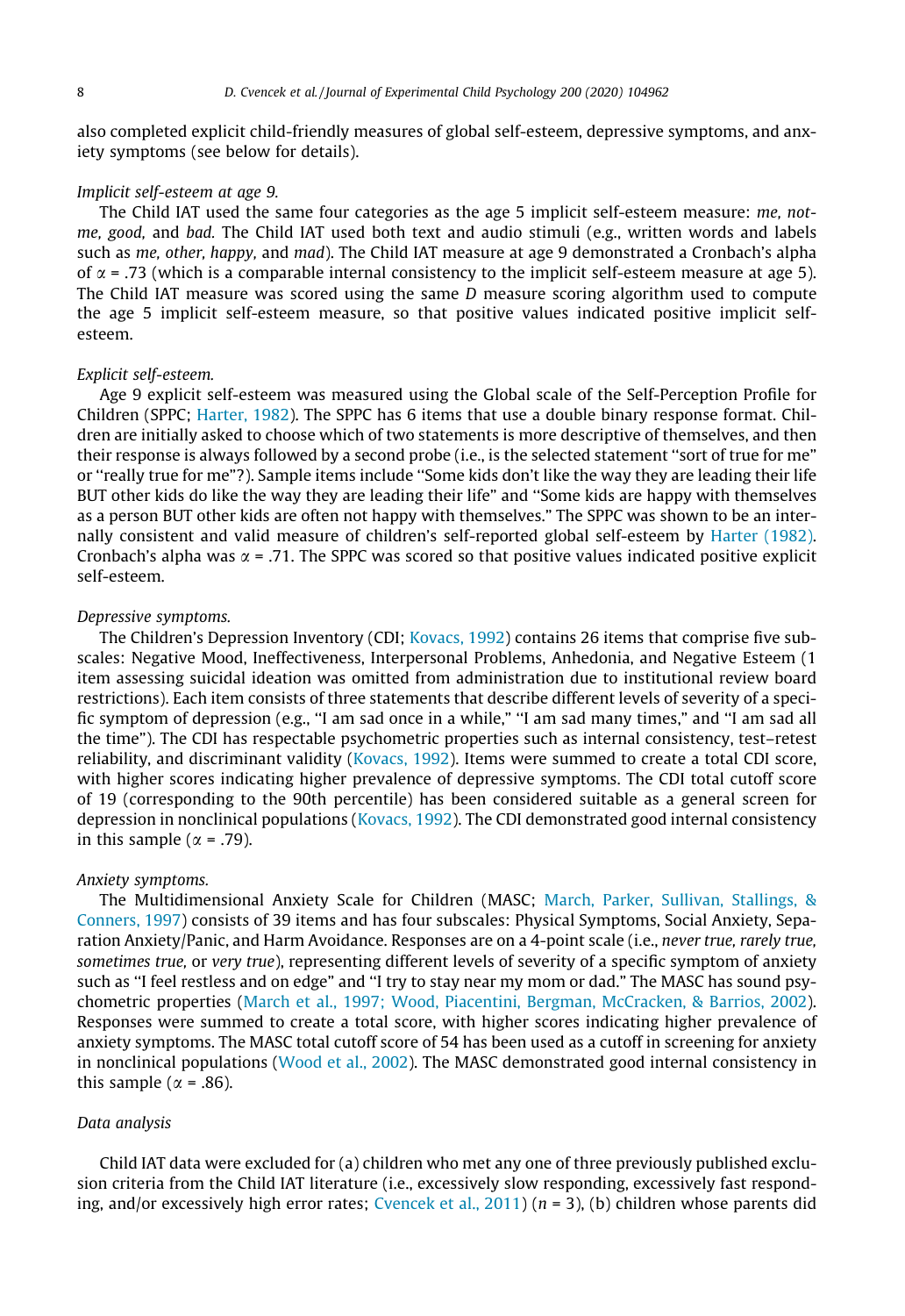not consent to the measures ( $n = 9$ ), and (c) technical/computer problems during the administration  $(n = 4)$ . The final sample for which there were valid data at both age 5 and age 9 included 121 children (61 girls).

We first examined the implicit–explicit relationships, and their associations with depression and anxiety, using the standard Implicit  $\times$  Explicit interaction approach [\(Aiken & West, 1991; Creemers](#page-16-0) [et al., 2012](#page-16-0)). Implicit and explicit self-esteem were entered in Step 1, and their interaction was entered in Step 2. CDI and MASC total scores were entered as dependent measures.

Next, a series of hierarchical multiple regression analyses following [Briñol et al.'s \(2006\)](#page-16-0) Size  $\times$  Direction approach was used to examine whether implicit–explicit discrepancies were related to depressive symptoms and anxiety. The absolute difference between the standardized score on implicit and explicit self-esteem measures was computed and indicated the size of the discrepancy. Rather than using z scores of implicit and explicit measures, standardized scores were computed by dividing the individual implicit and explicit self-esteem scores by their respective standard deviations. This approach maintains the rational zero point of implicit and explicit self-esteem measures, which has been argued to be required when examining measures of association strength. This provided a continuous individual difference score. A higher score on this variable was indicative of a larger implicit–explicit discrepancy. Next, a dummy-coded variable was computed to determine the direction of implicit–explicit discrepancies (explicit > implicit = 0, implicit > explicit = 1). This dichotomous score was used to distinguish children with fragile self-esteem from those with damaged self-esteem, respectively. Using discrepancy scores, a dummy variable, and the interaction between these two has been found to be a suitable way of testing implicit–explicit discrepancies [\(Briñol et al., 2006](#page-16-0); see also [Creemers et al., 2013; Leeuwis et al., 2015; Schröder-Abé et al., 2007\)](#page-17-0).

The size of the discrepancy and the direction of the discrepancy were entered in Step 1, and their interaction was entered in Step 2. Hierarchical multiple regression analyses examining whether implicit–explicit discrepancies were related to depressive symptoms and anxiety were performed for two time points. The discrepancies between age 5 implicit self-esteem and age 9 explicit self-esteem provided an index of longitudinal associations. The discrepancies between implicit and explicit selfesteem measures at age 9 provided an index of concurrent associations.

## Results

Two preliminary analyses examined the effects of demographic background variables for all the implicit and explicit measures. A post hoc power analysis estimated a small effect size of .2 standard deviations and correlation among repeated measures  $\rho = 0.10$ . These estimates generated the minimum sample size of  $N = 110$  needed to detect an interaction effect with 80% power and an alpha level of .05. One univariate analysis of variance (ANOVA) was conducted using the age 5 implicit self-esteem measure as a dependent variable and the three demographic background variables (gender, age, and race) as independent variables. No main effects or interactions were significant ( $ps > .27$ ). A multivariate analysis of variance (MANOVA) was conducted using the four outcome measures at age 9 (implicit self-esteem, explicit self-esteem, CDI, and MASC) as dependent variables and the three demographic background variables as independent variables. With the exception of a main effect of gender on the explicit self-esteem measure (see [Table 1\)](#page-9-0), no other main effects or interactions were observed  $(ps > .08)$ .

#### Descriptive statistics

[Table 1](#page-9-0) displays the means of the implicit and explicit self-esteem measures. Children in this sample displayed positive implicit self-esteem at both age 5 and age 9 as well as positive explicit selfesteem at age 9 (all ts > 11.13,  $ps < .001$ ,  $ds > 1.01$ ). See [Table 1](#page-9-0) for detailed D and SPPC scores for implicit and explicit self-esteem measures. The means and standard deviations of the PSIAT  $(M = .41, SD = .40)$  and Child IAT  $(M = .44, SD = .37)$  were very similar [\(Table 1\)](#page-9-0) and produced comparable effect sizes (Cohen's ds of 1.01 and 1.20, respectively), supporting the idea that they were equivalent age-appropriate instruments. On the CDI scale, 3 of 121 participants (2.5%) scored above the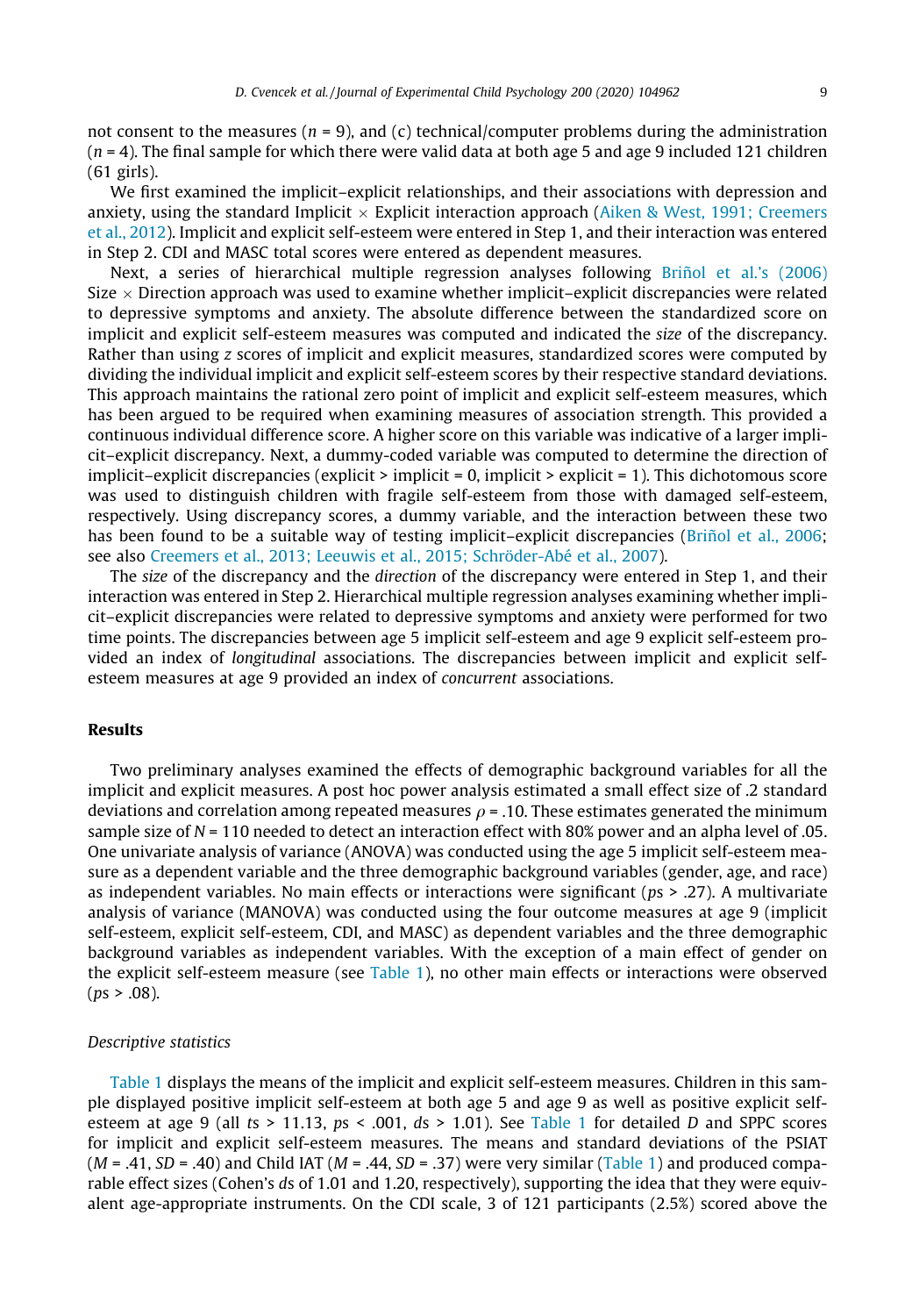<span id="page-9-0"></span>Table 1

|  |  |  |  | Means (and standard deviations) for all the self-esteem and clinical measures. |  |  |
|--|--|--|--|--------------------------------------------------------------------------------|--|--|
|--|--|--|--|--------------------------------------------------------------------------------|--|--|

|                                  | Scores              |                   |                   |  |  |  |
|----------------------------------|---------------------|-------------------|-------------------|--|--|--|
| Measure                          | Overall $(N = 121)$ | Girls $(n = 61)$  | Boys $(n = 60)$   |  |  |  |
| Age $5$ (Time $1$ )              |                     |                   |                   |  |  |  |
| Implicit self-esteem (PSIAT)     |                     |                   |                   |  |  |  |
| M                                | 0.41                | 0.41              | 0.40              |  |  |  |
| (SD)                             | (0.40)              | (0.40)            | (0.40)            |  |  |  |
| Age $9$ (Time $2$ )              |                     |                   |                   |  |  |  |
| Implicit self-esteem (Child IAT) |                     |                   |                   |  |  |  |
| M                                | 0.44                | 0.45              | 0.43              |  |  |  |
| (SD)                             | (0.37)              | (0.33)            | (0.40)            |  |  |  |
| Explicit self-esteem (SPPC)      |                     |                   |                   |  |  |  |
| M                                | 1.23                | 1.38 <sub>a</sub> | 1.08 <sub>a</sub> |  |  |  |
| (SD)                             | (0.62)              | (0.61)            | (0.60)            |  |  |  |
| Depression (CDI)                 |                     |                   |                   |  |  |  |
| M                                | 6.92                | 6.25              | 7.60              |  |  |  |
| (SD)                             | (5.01)              | (5.16)            | (4.79)            |  |  |  |
| Anxiety (MASC)                   |                     |                   |                   |  |  |  |
| M                                | 47.18               | 46.13             | 48.25             |  |  |  |
| (SD)                             | (13.62)             | (14.44)           | (12.77)           |  |  |  |
| Discrepancies                    |                     |                   |                   |  |  |  |
| $ISE_5-ESE_9$ (longitudinal)     |                     |                   |                   |  |  |  |
| M                                | 1.42                | 1.51              | 1.33              |  |  |  |
| (SD)                             | (1.05)              | (1.00)            | (1.11)            |  |  |  |
| $ISE9-ESE9$ (concurrent)         |                     |                   |                   |  |  |  |
| M                                | 1.34                | 1.45              | 1.22              |  |  |  |
| (SD)                             | (0.94)              | (0.93)            | (0.96)            |  |  |  |
|                                  |                     |                   |                   |  |  |  |

Note. PSIAT, Preschool Implicit Association Test; IAT, Implicit Association Test; SPPC, Self-Perception Profile for Children; CDI, Children's Depression Inventory; MASC, Multidimensional Anxiety Scale for Children. ISE<sub>5</sub>, age 5 implicit self-esteem D score;  $ESE<sub>9</sub>$ , age 9 explicit self-esteem; ISE<sub>9</sub>, age 9 implicit self-esteem D score. Boldface indicates (a) significant difference from the rational zero point in the case of ISE and ESE D measures and (b) significant difference from clinical cutoffs for depression (i.e., score of 19 on CDI) and anxiety (i.e., score of 54 on MASC) (ps < .05). Means in the same row sharing subscripts are significantly different from each other ( $p < .05$ ).

clinical cutoff of  $19<sup>2</sup>$  All the analyses reported below were repeated, excluding the 3 children who scored above the CDI cutoff of 19. The resulting analyses are reported in the Section 2 of the supplementary material (Tables S2 and S3). All results are similar to those reported below.

On the MASC scale, 35 of 121 participants (28.9%) scored above the clinical cutoff of 54. A Kolmogorov–Smirnov test indicated that MASC scores at age 9 followed a normal distribution, D  $(121) = 0.068$ ,  $p = .20$ , whereas CDI scores at age 9 did not,  $D(121) = 0.13$ ,  $p < .001$ . Detailed analyses addressing the issue of normal distribution of the CDI and MASC measures, as well as the justification for the use of untransformed scores for both outcome measures, are provided in Section 3 of the supplementary material (Fig. S1 and Tables S4–S6).

## Intercorrelations among the measures

The correlations between all implicit and explicit measures were examined. Testing for implicit– explicit correspondence both within and across the two time points assessed (5 and 9 years of age) allowed evaluating both concurrent and longitudinal relations. In the case of implicit self-esteem

 $2$  The three scores above the clinical cutoff of 19 (i.e., 20, 21, and 23) all were below the score of 25, which is traditionally taken as being indicative of major depression [\(Bang, Park, & Kim, 2015](#page-16-0)). Neither the parents nor the children were recontacted based on these scores due to the general understanding in the field that a one-time administration of the CDI is not sufficient for making clinical diagnoses ([Fristad, Emery, & Beck, 1997](#page-17-0)) and the widely shared view that the CDI is better administered in multiple assessments and in combination with other diagnostic tools (e.g., structured clinical interviews) for an adequate mental health assessment ([Cohen, Thakur, Burkhouse, & Gibb, 2019](#page-17-0)).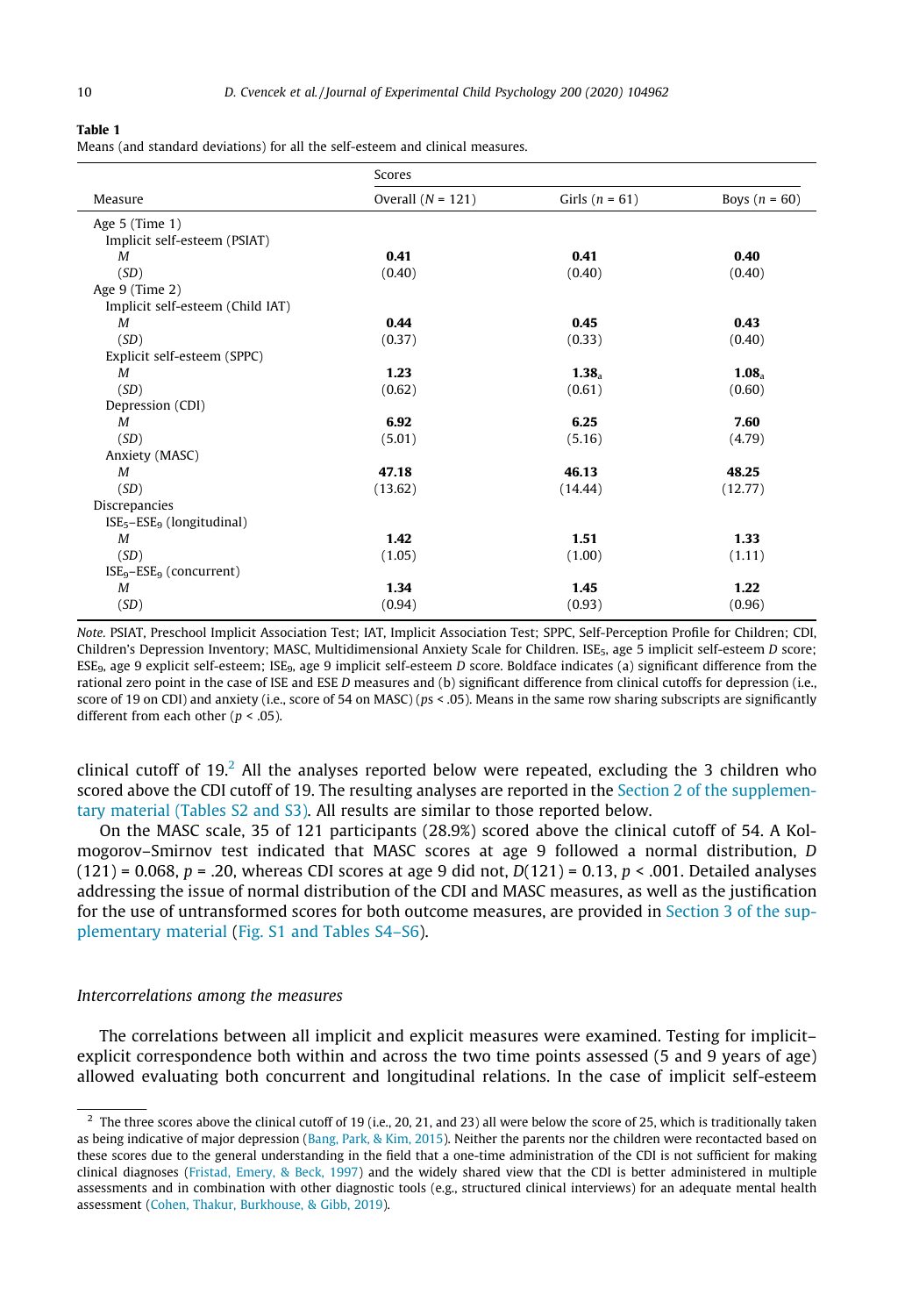measures, this also allowed us to evaluate the developmental stability of implicit self-esteem over a 4 year period from preschool to late elementary school.

Age 5 implicit self-esteem correlated with age 9 implicit self-esteem ( $r = .29$ ,  $p = .001$ ). A Spearman rank-order correlation between age 5 and age 9 implicit self-esteem scores yielded similar results,  $r_s(119) = 0.34$ , p < .001. Age 9 explicit self-esteem correlated negatively with depressive symptoms  $(r = -.54, p < .001)$  and anxiety symptoms  $(r = -.27, p = .003)$ . Depressive and anxiety symptoms were also correlated ( $r = .49$ ,  $p < .001$ ) (see Section 1.2 of supplementary material [Table S1] for details).

#### Implicit  $\times$  Explicit interaction approach

In a model examining the main effects of age 5 implicit self-esteem and age 9 explicit self-esteem [\(Table 2\)](#page-11-0), age 9 explicit self-esteem was significantly and uniquely associated with depressive symptoms ( $\beta$  = -.54, p < .001) and anxiety symptoms ( $\beta$  = -.28, p = .002). (Because no gender difference was found on any discrepancy measures, the regression models testing the effects of discrepancies here and below are reported collapsing across gender.) No significant associations of age 5 implicit selfesteem were found with age 9 depressive symptoms ( $\beta$  = .07, p = .40) or anxiety symptoms  $(\beta = -.12, p = .18)$ . In Step 2, the interaction between age 5 implicit self-esteem and age 9 explicit self-esteem was entered but was not statistically significant for either depressive or anxiety symptoms  $(|\beta|s < .10, ps > .65)$ .

The same analyses were repeated examining the associations of age 9 implicit self-esteem and age 9 explicit self-esteem with CDI and MASC scores. These analyses yielded highly similar results; age 9 explicit self-esteem was significantly associated with both depressive symptoms and anxiety symptoms ( $|\beta|$ s  $> .27$ , ps < .003). Neither the effect of age 9 implicit self-esteem nor the interaction between age 9 implicit self-esteem and age 9 explicit self-esteem was significant (see [Table 2](#page-11-0) for details).

### Size  $\times$  Direction approach

As shown in [Table 3,](#page-11-0) there was no significant association between the size of the discrepancy and depressive symptoms ( $\beta$  = -.10, p = .30) or anxiety symptoms ( $\beta$  = .02, p = .85). However, the direction of the discrepancy was significantly associated with depressive symptoms ( $\beta$  = .28, p = .003) but not with anxiety symptoms ( $\beta$  = .16, p = .11). Moreover, the Size  $\times$  Direction interaction was associated with depressive symptoms ( $\beta$  = .56, p < .001) but not with anxiety symptoms ( $\beta$  = .05, p = .73). For children with damaged self-esteem (implicit > explicit), the association between the size of the discrepancy and the presence of depressive symptoms was positive and statistically significant ( $r = .58$ ,  $p = .001$ ); for children with fragile self-esteem (explicit > implicit), the association between the size of the discrepancy and the presence of depressive symptoms was negative  $(r = -.28, p = .007)$  (see [Fig. 1](#page-12-0)A). Neither damaged nor fragile self-esteem was related to anxiety symptoms (all ps > .63). In sum, these findings indicate that discrepancies between age 5 implicit self-esteem and age 9 explicit self-esteem are significantly related to higher levels of depressive symptoms at age 9 but not to higher levels of anxiety symptoms at age 9.

The same analyses were repeated using age 9 implicit and explicit self-esteem (see [Fig. 1](#page-12-0)B). The results of the analyses of discrepancies between age 9 implicit self-esteem and age 9 explicit self-esteem were directionally similar but somewhat weaker than the result in the analyses of the discrepancy between age 5 implicit self-esteem and age 9 explicit self-esteem. There was no significant association between the size of the discrepancy with depressive symptoms ( $\beta$  = -.09, p = .32) or anxiety symptoms ( $\beta$  = -.01, p = .88). The direction of the discrepancy was significantly associated with depressive symptoms ( $\beta$  = .24, p = .011) but not with anxiety symptoms ( $\beta$  = .14, p = .14). Moreover, the Size  $\times$  Direction interaction was associated with depressive symptoms ( $\beta$  = .34, p = .019) but not with anxiety symptoms ( $\beta$  = .10,  $p$  = .53).

Importantly, we compared the prediction of depressive symptoms using both the longitudinal Size  $\times$  Direction interaction (i.e., between age 5 implicit self-esteem and age 9 explicit self-esteem) and the concurrent Size  $\times$  Direction interaction (i.e., between age 9 implicit self-esteem and age 9 explicit self-esteem). This was done using [Cohen and Cohen's \(1983, p. 57\)](#page-16-0) test of significance of difference between dependent correlations. This test revealed that the longitudinal Size  $\times$  Direction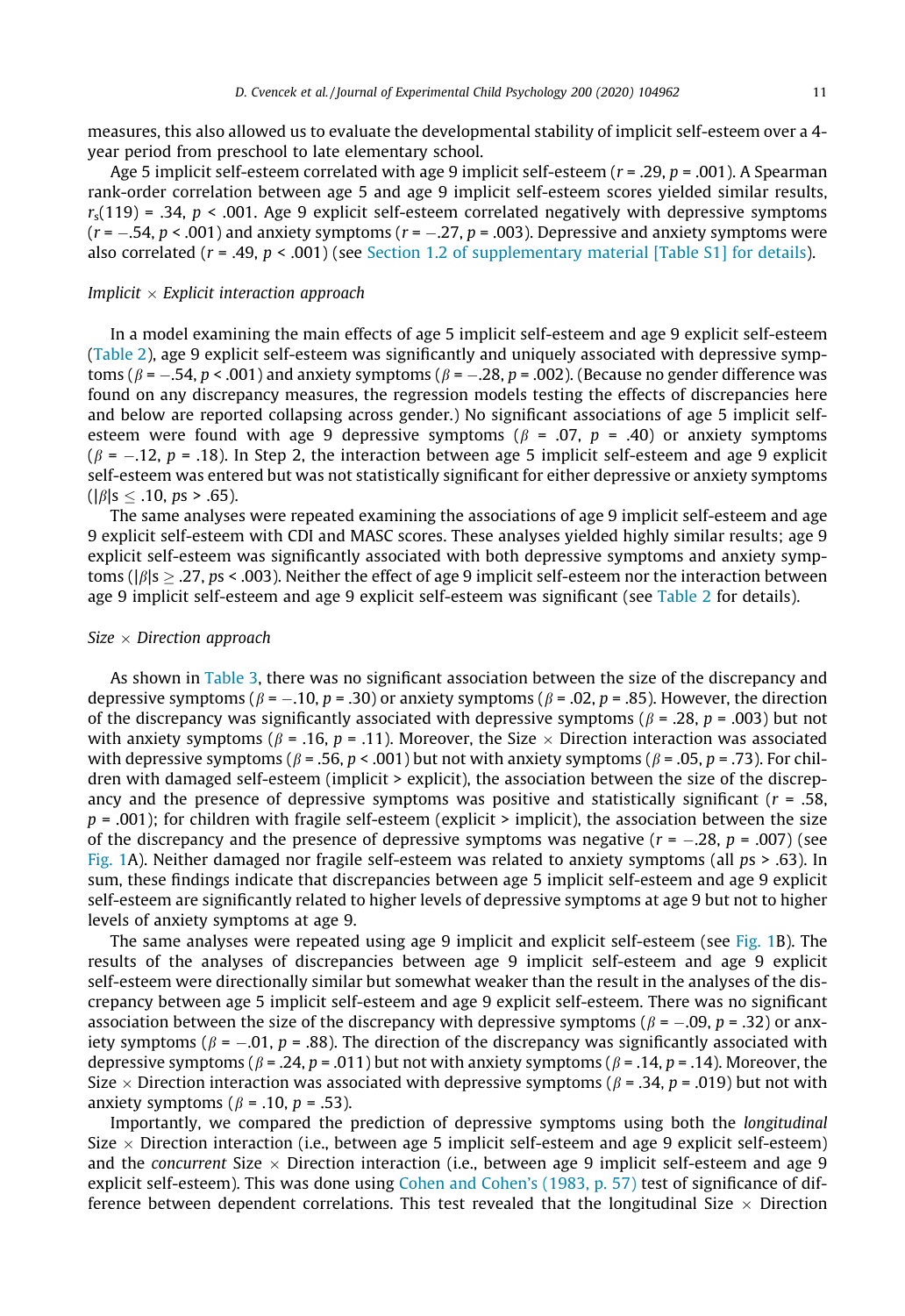#### <span id="page-11-0"></span>Table 2

Hierarchical regression analysis examining relationships of CDI and MASC scores with implicit and explicit self-esteem.

|                                |              | Step 1     |           |            |         |           |                     | Step 2       |                              |      |        |
|--------------------------------|--------------|------------|-----------|------------|---------|-----------|---------------------|--------------|------------------------------|------|--------|
|                                |              | <b>ISE</b> |           | <b>ESE</b> |         |           |                     |              | ISE $\times$ ESE interaction |      |        |
| Comparison/Criterion           | $\Delta R^2$ | B          | <b>SE</b> | ß          | B       | <b>SE</b> | ß                   | $\Delta R^2$ | B                            | SE   | B      |
| $ISE_5 - ESE_9$ (longitudinal) |              |            |           |            |         |           |                     |              |                              |      |        |
| Depression (CDI)               | .30          | 0.82       | 0.97      | .07        | $-4.33$ | 0.63      | $-.54$              | .00          | $-0.11$                      | 1.62 | $-.01$ |
| Anxiety (MASC)                 | .09          | $-4.09$    | 3.01      | $-.12$     | $-6.12$ | 1.95      | $-.28$              | .00          | 2.28                         | 5.04 | .10    |
| $ISE9-ESE9$ (concurrent)       |              |            |           |            |         |           |                     |              |                              |      |        |
| Depression (CDI)               | .30          | $-1.03$    | 1.05      | $-.08$     | $-4.41$ | 0.62      | $-.55$ <sup>"</sup> | .01          | 2.26                         | 1.81 | .24    |
| Anxiety (MASC)                 | .08          | $-2.53$    | 3.29      | $-.07$     | $-5.92$ | 1.95      | $-.27$              | .02          | $-9.24$                      | 5.62 | $-.36$ |

Note. N = 121. ISE<sub>5</sub>, age 5 implicit self-esteem; ESE<sub>9</sub>, age 9 explicit self-esteem; ISE<sub>9</sub>, age 9 implicit self-esteem; CDI, Children's Depression Inventory; MASC, Multidimensional Anxiety Scale for Children.

 $p < .01$ .

\*\*\*  $p < .001$ .

#### Table 3

Hierarchical regression analysis examining relationships of CDI and MASC scores with the discrepancy between implicit and explicit self-esteem.

|                              |               | Step 1              |      |                             |      |           |                |                                        |      |           |                  |
|------------------------------|---------------|---------------------|------|-----------------------------|------|-----------|----------------|----------------------------------------|------|-----------|------------------|
|                              |               | Size of discrepancy |      | Direction of<br>discrepancy |      |           |                | Size $\times$ Direction<br>interaction |      |           |                  |
| Comparison/Criterion         | $\Lambda R^2$ | B                   | SE   | B                           | B    | <b>SE</b> | β              | $\Delta R^2$                           | B    | <b>SE</b> | β                |
| $ISE_5-ESE_9$ (longitudinal) |               |                     |      |                             |      |           |                |                                        |      |           |                  |
| Depression (CDI)             | .10           | $-0.46$             | 0.44 | $-.10$                      | 3.16 | 1.04      | $28^{\degree}$ | .14                                    | 5.27 | 1.15      | .56 <sup>2</sup> |
| Anxiety (MASC)               | .02           | 0.23                | 1.24 | .02                         | 4.77 | 2.96      | .16            | .00                                    | 1.25 | 3.56      | .05              |
| $ISE9-ESE9$ (concurrent)     |               |                     |      |                             |      |           |                |                                        |      |           |                  |
| Depression (CDI)             | .08           | $-0.49$             | 0.49 | $-.09$                      | 2.59 | 1.00      | $.24*$         | .04                                    | 3.06 | 1.29      | $.34*$           |
| Anxiety (MASC)               | .02           | $-0.21$             | 1.38 | $-.01$                      | 4.13 | 2.81      | .14            | .00                                    | 2.33 | 3.70      | .10              |

 $Note. N = 121. ISE<sub>5</sub>, age 5 implicit self-esteem; ESE<sub>9</sub>, age 9 explicit self-esteem; ISE<sub>9</sub>, age 9 implicit set of 1201.$ Depression Inventory; MASC, Multidimensional Anxiety Scale for Children.

 $p < .05$ .

 $\frac{m}{m}$  p < .01.

 $p < .001$ .

interaction between age 5 implicit self-esteem and age 9 explicit self-esteem was significantly stronger than the concurrent Size  $\times$  Direction interaction between age 9 implicit self-esteem and age 9 explicit self-esteem,  $t(120) = 2.53$ ,  $p = .013$ ,  $d = 0.46$ . Using the same approach to compare the prediction of depressive symptoms with the prediction of anxiety symptoms revealed that the prediction of depressive symptoms from the Size  $\times$  Direction interaction was significantly stronger than the prediction of anxiety symptoms, for both concurrent and longitudinal comparisons (see Table 3), ts  $(120)$  > 2.11, ps < .037, ds > 0.38.

In addition, to evaluate the usefulness of implicit self-esteem measures at age 5 versus age 9, all the regressions were also run using the average of the age 5 and age 9 implicit self-esteem measures (see Sections 4.1 and 4.2 of supplementary material [Tables S7 and S8]). These analyses produced mostly the same result as the age 5 analyses, suggesting that age 5 and age 9 implicit self-esteem measures are close to equally useful.

Finally, additional analyses were conducted to examine how much explanatory power the implicit– explicit discrepancy may add to the main effect of explicit self-esteem (see Section 5 of supplementary material [Table S9]). In each of the four regressions, the CDI or MASC score was entered as a dependent variable. Explicit self-esteem was entered in Step 1, and the size of the discrepancy and direction of the discrepancy (dummy) were entered at Step 2. The Size  $\times$  Direction interaction was added in Step 3. In the analysis predicting depressive scores using longitudinal associations, a statistically significant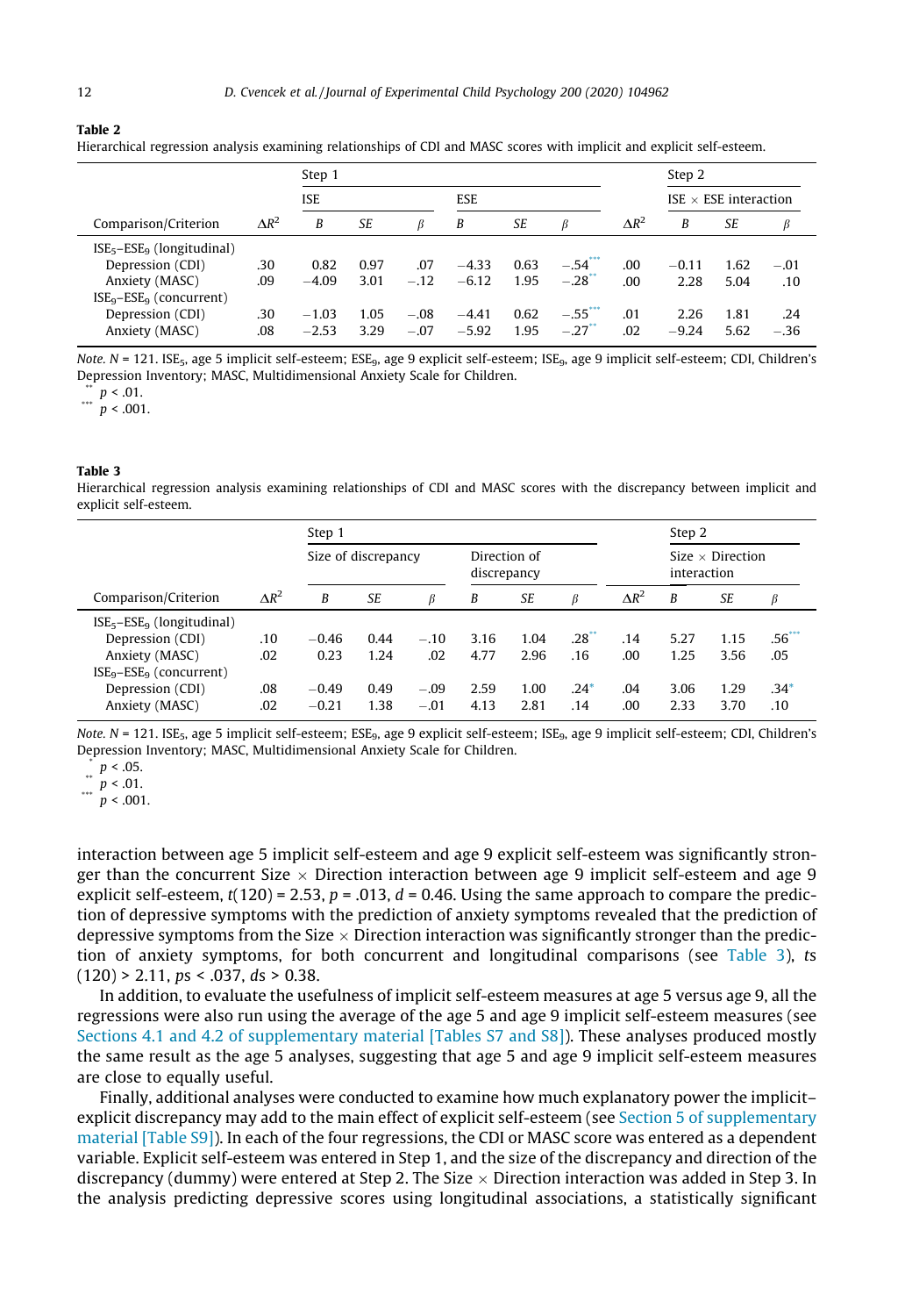<span id="page-12-0"></span>

Fig. 1. Relation between depressive symptoms at age 9 and (longitudinal) discrepancies between age 5 implicit self-esteem and age 9 explicit self-esteem (A) and relation between depressive symptoms at age 9 and (concurrent) discrepancies between age 9 implicit self-esteem and age 9 explicit self-esteem (B) for children categorized as having damaged self-esteem (implicit > explicit) or fragile self-esteem (explicit  $>$  implicit) at age 9.  $N = 121$ .

Size  $\times$  Direction interaction at Step 3 indicated that this interaction effect added significant explanatory power to CDI scores over and above the explicit self-esteem measure ( $\beta$  = .29, p = .04) (see Table S9 in supplementary material). There was no significant Size  $\times$  Direction interaction when predicting MASC scores with longitudinal associations ( $p = 0.22$ ) or when predicting CDI or MASC scores with concurrent associations ( $ps$  > .61).

# Discussion

This study examined the links between implicit–explicit discrepancies and the presence of depressive and anxiety symptoms in children in a longitudinal study testing the same children at two time points at 5 and 9 years of age. Three significant results emerged. First, explicit self-esteem, but not implicit self-esteem, was related to depressive and anxiety symptoms in 9-year-olds. Second, higher implicit self-esteem than explicit self-esteem was related to depressive symptoms but not to anxiety symptoms. Third, longitudinal implicit–explicit discrepancies from age 5 to age 9 were predictive of depressive symptoms more strongly than the concurrent implicit–explicit discrepancies at age 9.

#### Childhood implicit–explicit discrepancies are related to depression but not to anxiety

It is interesting that cross-age implicit–explicit discrepancies from 5 to 9 years of age were more strongly related to depressive symptoms than to anxiety symptoms. Low self-esteem is generally characterized by negative or ambivalent feelings toward oneself. Prior work with elementary school children has established that (a) explicit self-esteem is extremely positive for the majority of children tested at 8 years of age [\(Harter, 2006](#page-17-0)) and (b) children as young as 5 years have strong, positive implicit self-esteem comparable to that previously observed in older samples [\(Cvencek et al., 2016\)](#page-17-0). This is in line with adult social psychology research showing that most adults have a positive attitude toward the self—an effect known as self-positivity ([Banaji & Prentice, 1994\)](#page-16-0). Asymmetric changes of selfevaluations (e.g., increases in implicit self-esteem and decreases in explicit self-esteem) may lead to discrepancies between implicit and explicit self-esteem if, as theorized, different processes influence implicit and explicit self-esteem [\(Gawronski & Bodenhausen, 2006](#page-17-0)). Although depression and anxiety both are characterized by elevated negative affect, low positive affect has been shown to be specific to depression in both children and adults ([Chorpita, 2002](#page-16-0)). Both depression and low self-esteem have a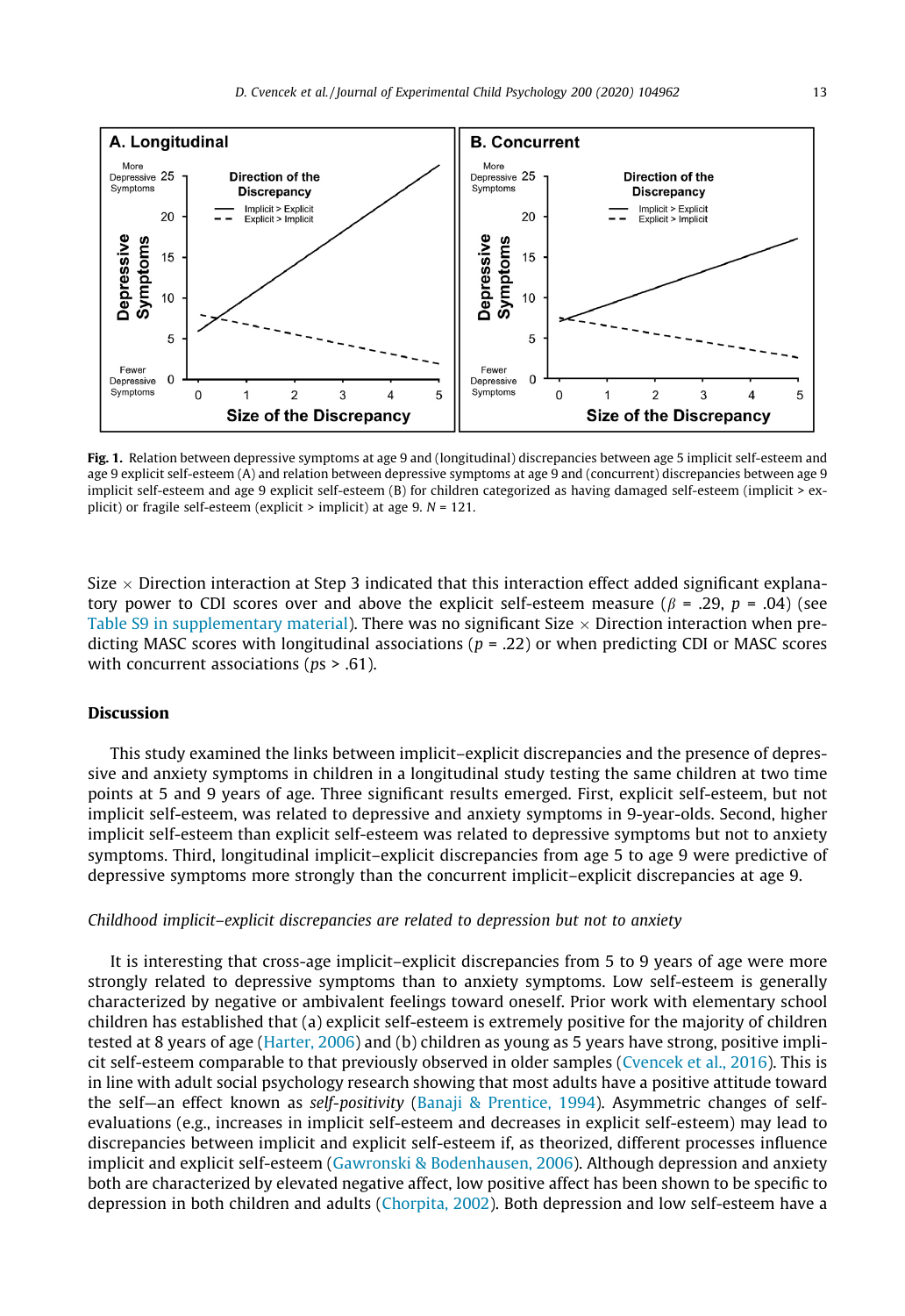common denominator of low positive affect (or negative self-evaluation) that is not a core feature of anxiety. Consequently, implicit–explicit discrepancies should be more strongly related to depressive symptoms than to anxiety symptoms, consistent with our results.

A key question is whether low levels of self-esteem are a risk factor for depression in children (i.e., ''vulnerability model"; [Orth & Robins, 2013](#page-18-0)) or whether depression causes low levels of self-esteem (i.e., ''scar hypothesis"; [Lewinsohn, Steinmetz, Larson, & Franklin, 1981](#page-18-0)). Here, the longitudinal effects show that children whose implicit self-esteem at age 5 is higher than their explicit self-esteem at age 9 are more likely to exhibit symptoms of depression (relative to children whose explicit self-esteem at age 9 is higher than their implicit self-esteem was at age 5). In addition, the lack of associations of implicit self-esteem with depressive or anxiety symptoms suggests that implicit self-esteem at age 5 is likely not a proxy for unmeasurable internalizing problems at age 5. Both results are more consistent with a vulnerability model, although longitudinal data on depression would also be needed to conclude this with confidence.

## Longitudinal implicit–explicit discrepancies exceed concurrent implicit–explicit discrepancies as a correlate of age 9 depression

Longitudinal implicit–explicit discrepancies from age 5 to age 9 were more strongly related to depressive symptoms than concurrent discrepancies at age 9. One possibility is that the discrepancy between deep-seated self-relevant goals (as measured by implicit self-esteem) and perceived reality (as measured by explicit self-esteem) may form a basis for negative outcomes ([Creemers et al.,](#page-17-0) [2012\)](#page-17-0). Such goal discrepancies are well-established risk factors for the emergence of negative affect, rumination, and depressive symptoms ([Michl, McLaughlin, Shepherd, & Nolen-Hoeksema, 2013](#page-18-0)). As children develop between 5 and 9 years of age, and perhaps after numerous attempts to bring their self-relevant goals more in line with their perceived reality, they might resort to adjusting their goals instead (i.e., ''accommodative coping"; [Franck, De Raedt, Dereu, et al., 2007\)](#page-17-0). The accumulation of goal discrepancies over time, and perhaps adjustment to goals as a result, could contribute to our findings that longitudinal discrepancies were larger than concurrent discrepancies. Future research is needed to examine these possibilities empirically.

It is noteworthy that only the implicit–explicit discrepancies that have been considered as ''damaged self-esteem" in the literature (high implicit self-esteem combined with low explicit self-esteem) were consistently associated with increased levels of depressive symptoms. This is in line with previous research with adults and adolescents indicating that it is specifically damaged self-esteem that is associated with former depression, current depression, and depression with suicidal ideation [\(Franck,](#page-17-0) [De Raedt, & De Houwer, 2007; Franck, De Raedt, Dereu, et al., 2007](#page-17-0)). Even though participants with fragile self-esteem also have discrepant implicit and explicit self-esteem, the discrepancies corresponding to fragile self-esteem do not appear to be related to the development of depressive symptoms. What these results suggest is that it is not just the discrepant implicit and explicit selfesteem that are associated with the development of depressive symptoms; rather, the direction of this discrepancy is important in determining whether the discrepancy is associated with depression symptoms. In other words, it appears that it is not how high or low implicit and explicit self-esteem are in an absolute sense, but rather the direction of the discrepancy in a relative sense (to each other), that may reflect a vulnerability marker for depressive symptoms. Future validation studies will profit from combining implicit and explicit measures of self-esteem during development both in a methodological sense (psychometric properties) and in their specific applications to internalizing psychopathology.

It has been proposed that lower explicit self-esteem than implicit self-esteem is a characteristic of people who experience depression before adulthood [\(van Randenborgh, Pawelzik, Quirin, & Kuhl,](#page-18-0) [2016\)](#page-18-0). Implicit self-esteem, which is thought to develop at least in part based on social interactions with primary caregivers in early life [\(Cvencek et al., 2016; DeHart et al., 2006\)](#page-17-0), may be indicative of an ''ideal self" [\(Creemers et al., 2013\)](#page-17-0). With further development, the emergence of explicit selfesteem may be indicative of a more recently formed and consciously held ''actual self." Children with higher implicit self-esteem in early childhood than explicit self-esteem later in childhood thus may experience a discrepancy between their early ideal self and their later actual self. This discrepancy between one's desired state and reality may increase risk for depressive symptoms. In adults,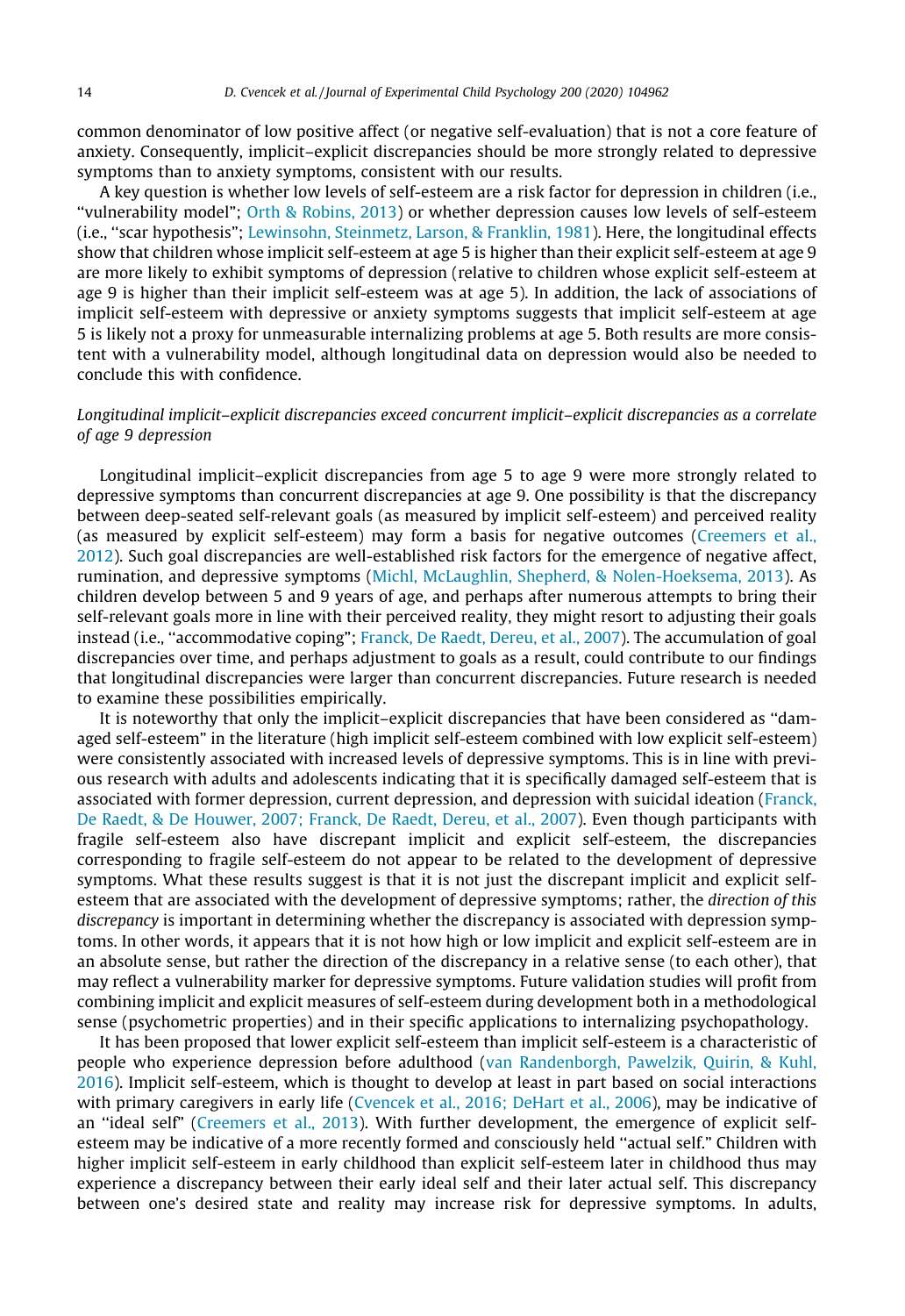discrepancies between goals and one's current state contribute to rumination about how to reduce such discrepancies [\(Watkins, 2008\)](#page-18-0); rumination, in turn, is a known risk factor for depression in both children and adults [\(Hilt, McLaughlin, & Nolen-Hoeksema, 2010; McLaughlin & Nolen-Hoeksema,](#page-17-0) [2011](#page-17-0)). [Zeigler-Hill and Terry \(2007\)](#page-18-0) suggested that people with damaged self-esteem set high standards for themselves and are critical about their own performance. Either of these processes could contribute to depressive symptoms in children with high implicit–explicit discrepancies over time. Finally, it has been argued that implicit–explicit discrepancies are either a sign or a cause of unstable ego functioning in narcissists ([Gregg & Sedikides, 2010](#page-17-0)), and narcissism in turn puts people at increased risk for mental health problems, including drug addiction, depression, and anxiety [\(Stinson et al., 2008](#page-18-0)).

## Stability of implicit self-esteem across early childhood

The availability of an implicit self-esteem measure that can be used as early as 5 years of age [\(Cvencek et al., 2016\)](#page-17-0) allowed us to assess the stability of implicit self-esteem during a time period that includes the onset of formal schooling, that is, 5 to 9 years of age. Previous research has shown that explicit self-esteem is positive and stable until early adolescence. In fact, several developmental theorists consider the formation of high and positive self-esteem a major developmental milestone in childhood (e.g., [Erikson, 1968; Harter, 2006\)](#page-17-0). Typically, at 5 and 6 years of age, children's explicit selfevaluations are characterized by unrealistic self-positivity and aspirations ([Harter, 2006](#page-17-0)). In middle childhood, explicit self-esteem stays robustly favorable, in part due to both external influences (social norms) and internal influences (self-motives) [\(Thomaes et al., 2017](#page-18-0)).

In the current study, we found moderate developmental stability for implicit self-esteem; implicit self-esteem did not change significantly from 5 to 9 years of age (see [Table 1\)](#page-9-0). In addition, implicit selfesteem measures reveal self-positivity in large proportions of adult participants [\(Greenwald &](#page-17-0) [Farnham, 2000](#page-17-0)), with the implicit self-esteem effects generally being very strongly positive ([Bosson,](#page-16-0) [Swann, & Pennebaker, 2000](#page-16-0)). The current findings of developmental stability of implicit self-esteem and highly positive implicit self-esteem are compatible with the theory that implicit self-esteem may develop in young children in a form that is highly compatible and continuous with that found in adults [\(Baron & Banaji, 2006; Cvencek et al., 2016\)](#page-16-0).

#### Limitations and future directions

Four limitations argue for caution in interpreting these results. First, this was a typically developing sample of children with generally low levels of depression and anxiety. Before the current results can be generalized to broader samples, they warrant replication in more diverse child samples, including those with greater representation of children with clinically meaningful depression and anxiety. Given our objective of identifying early markers of depressive and anxiety symptoms (i.e., before those become clinical levels of depression and anxiety), we designed our study to longitudinally examine typically developing children, some of whom may end up developing those symptoms (in our sample, this was the case for 2.5% who showed evidence of clinically meaningful depressive symptoms and for 28.9% who demonstrated clinically meaningful anxiety symptoms). The use of a nonclinical sample represents a conservative test of our hypotheses, and symptom levels in the sample are what would be expected in a community-based sample of children at the age we tested. Even under those conservative conditions, we were able to demonstrate the usefulness of implicit–explicit discrepancies as early markers of depressive symptoms (and this was true even when excluding the data of participants who had clinically meaningful CDI scores; see Tables S2 and S3 in supplementary material). Implicit–explicit discrepancies may be even more effective for early identification of internalizing problems with clinical samples. In addition, a combination of implicit and explicit child measures helped to overcome "same reporter bias," as evident by the finding that CDI and MASC scores, although correlated, were nevertheless differentially predicted by implicit–explicit discrepancies.

Second, although it is possible that the longitudinal correlation is simply reflecting an association with unmeasured depressive symptoms at 5 years of age, that seems unlikely given that depressive symptoms are relatively uncommon at age 5. In early childhood, depression affects approximately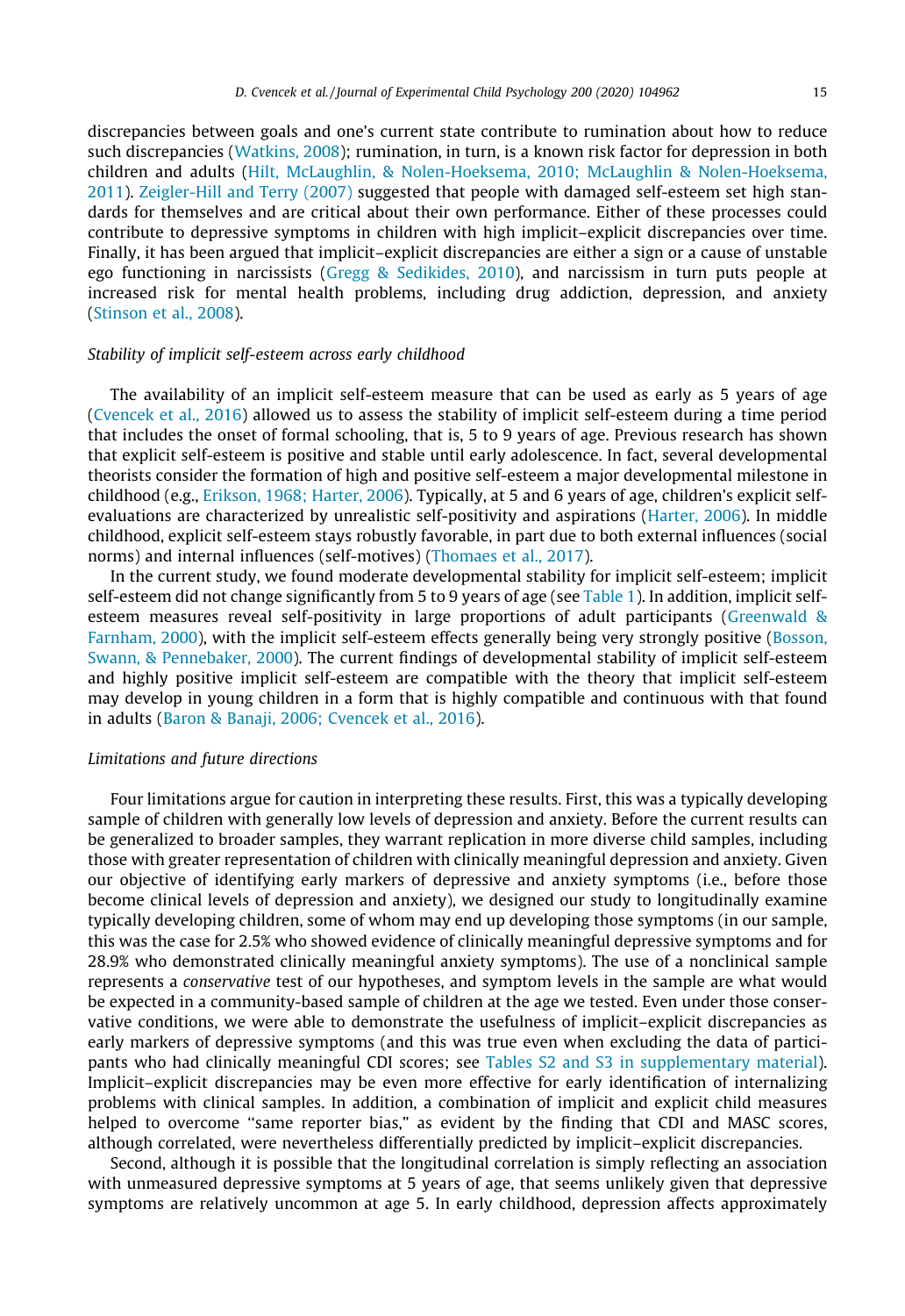2% of children ([Anderson & Mayes, 2010; Calzada, Barajas-Gonzalez, Huang, & Brotman, 2017\)](#page-16-0), thereby making it unlikely that the preexisting internalizing psychopathology played a significant role in the current findings. However, internalizing problems have been shown to emerge over time from subclinical symptoms [\(Zahn-Waxler, Klimes-Dougan, & Slattery, 2000](#page-18-0)), and pathways to later internalizing problems appear to start in early childhood with important downstream consequences on multiple areas of functioning ([Daniel, Rodrigues, & Jenkins, 2019](#page-17-0)), thereby highlighting the need for the development of early screening tools.

Third, two waves of data were available, and not all measures were administered at both waves. Without assessing explicit self-esteem and/or internalizing problems at baseline, our ability to understand changes in symptoms over time is admittedly limited. Our study used the best measures available at the time it was conducted because self-report measures of explicit self-esteem did not exist for children as young as 5 years when this longitudinal project was started; such explicit measures have now appeared in the literature ([Cimpian, Hammond, Mazza, & Corry, 2017; Harris, Donnellan, &](#page-16-0) [Trzesniewski, 2018](#page-16-0)). Consequently, it would be useful to replicate and extend this work using a larger battery of tests that includes newly available measures. At the same time, the reported evidence of longitudinal discrepancies (between age 5 and age 9) being more predictive of depressive symptoms than concurrently measured discrepancies (at age 9) suggests that combining implicit and explicit measures to examine implicit–explicit discrepancies offers a valuable new approach that might be useful in developing and validating future markers for the emergence of depression in children at younger ages than typically possible. A future longitudinal investigation of implicit–explicit discrepancies that involves repeated assessment of psychopathology would allow examination of the direction of association between changes in implicit–explicit discrepancies and depressive symptoms and would also contribute to a more comprehensive understanding of the developmental course of selfesteem in childhood.

Fourth, one of the two statistical approaches used in this study used difference scores to assess implicit–explicit discrepancies. There has been a recent debate over whether a specific use of difference scores obtained from multiple informants can meaningfully improve predictions of criterion variables over and above its component scores. As some authors have suggested, difference scores can present both statistical and interpretive challenges, sometimes leading to ambiguous conclusions about study findings ([Laird & De Los Reyes, 2013](#page-18-0)). At the same time, there are at least three empirical reasons that favor the use of difference scores in the current case. First, difference scores have proven to be very useful when test–retest reliability of measures is high (e.g., changes in height or weight are excellent measures when height or weight is measured with accurate scales or rulers). Second, even when test–retest reliability is not so high, difference measures can be very useful, especially when obtained within the same individual ([Williams & Zimmerman, 1996](#page-18-0)). More specifically, the conclusion of reduced reliabilities of difference scores depends on assumptions of equal variance of the measures used to compute difference scores and high correlation between those two measures. Neither of these assumptions is appropriate for the implicit and explicit self-esteem measures with the same participants used here because (a) implicit self-esteem measures were more variable than explicit measures (see [Table 1\)](#page-9-0) and (b) none of the implicit–explicit correlations was statistically significant (see Table S1 in supplementary material). Third, many well-established psychological measures are in difference score form, including signal detection measures (based on differences between hit and false alarm rates in perceptual tasks), electrophysiological measures (e.g., electroencephalography [EEG] measures of event-related potentials based on differences in voltage readings; functional magnetic resonance imaging [MRI] measures based on differences in blood flow indicated by MRI), and implicit attitude measures (e.g., the IAT based on differences in latencies between the IAT's two combined tasks). This does not mean that all difference scores are optimal measures. For example, posttest–pretest measures of attitude change are typically inferior to analyses of posttests with pretest used as a covariate. Future work on implicit–explicit discrepancies as developmental markers of internalizing problems will benefit from the use of advanced statistical procedures, which have been used in recent work on informant discrepancies, such as latent class analysis ([Makol & Polo, 2018](#page-18-0)) and polynomial regression [\(Becker-Haimes, Jensen-Doss, Birmaher, Kendall, & Ginsburg, 2018\)](#page-16-0).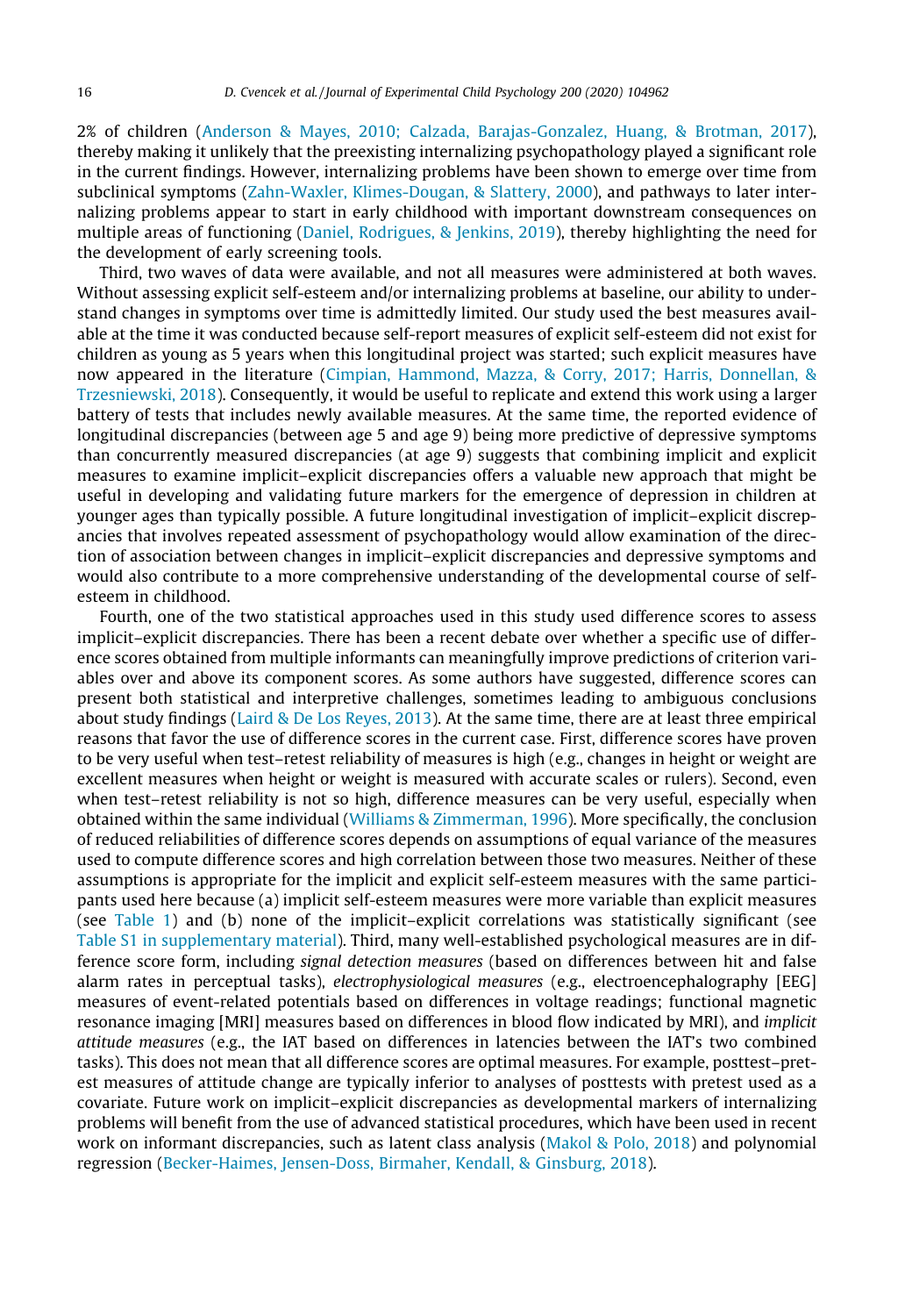#### <span id="page-16-0"></span>Broader implications

The current results suggest that the appearance of depressive symptoms in children is associated with implicit–explicit discrepancies and not just lower levels of explicit self-esteem (e.g., [van Tuijl](#page-18-0) [et al., 2014](#page-18-0)) or lower levels of implicit self-esteem (e.g., [Franck, De Raedt, Dereu, et al., 2007\)](#page-17-0). It seems to be the direction and discrepancy across time that are particularly informative, such that discrepancies between early implicit representations and later explicit reports of self-worth reflect a developmental pathway associated with elevated risk for depressive symptoms. These findings suggest that implicit–explicit discrepancies may be an early marker of risk for depression. After this research was started, explicit self-esteem measures were developed for use with children aged 5 and 6 years (Cimpian et al., 2017; Harris et al., 2018). By combining such measures with ours, we may be able to examine implicit–explicit discrepancies early in development to determine whether it is the discrepancy early in development or the change in this discrepancy over time that is most strongly related to depression. Taken together, the results suggest that merely focusing on enhancing children's explicit self-esteem might not be enough. Additional focus should be given to the conditions and mechanisms that cause discrepancies between children's implicit and explicit self-esteem. This might contribute to improvements in early screening and detection of children at risk for depression—a condition that is often chronic and associated with substantial impairment and disability.

## Acknowledgments

Support for this research was provided by the National Science Foundation (SMA-0835854 and SBE-1640889) and by the Bezos Family Foundation. We thank the participating parents and children as well as C. Maddox for his valuable work.

### Appendix A. Supplementary data

Supplementary data to this article can be found online at [https://doi.org/10.1016/j.jecp.2020.](https://doi.org/10.1016/j.jecp.2020.104962) [104962.](https://doi.org/10.1016/j.jecp.2020.104962)

## References

Aiken, L. S., & West, S. G. (1991). [Multiple regression: Testing and interpreting interactions](http://refhub.elsevier.com/S0022-0965(20)30416-1/h0005). Thousand Oaks, CA: Sage.

[Anderson, E. R., & Mayes, L. C. \(2010\). Race/ethnicity and internalizing disorders in youth: A review.](http://refhub.elsevier.com/S0022-0965(20)30416-1/h0010) Clinical Psychology Review, 30[, 338–348.](http://refhub.elsevier.com/S0022-0965(20)30416-1/h0010)

[Banaji, M. R., & Prentice, D. A. \(1994\). The self in social contexts.](http://refhub.elsevier.com/S0022-0965(20)30416-1/h0015) Annual Review of Psychology, 45, 297–332.

[Bang, Y. R., Park, J. H., & Kim, S. H. \(2015\). Cut-off scores of the Children's Depression Inventory for screening and rating severity](http://refhub.elsevier.com/S0022-0965(20)30416-1/h0020) in Korean adolescents. [Psychiatry Investigation, 12](http://refhub.elsevier.com/S0022-0965(20)30416-1/h0020), 23–28.

- [Baron, A. S., & Banaji, M. R. \(2006\). The development of implicit attitudes: Evidence of race evaluations from ages 6 and 10 and](http://refhub.elsevier.com/S0022-0965(20)30416-1/h0025) adulthood. [Psychological Science, 17](http://refhub.elsevier.com/S0022-0965(20)30416-1/h0025), 53–58.
- [Becker-Haimes, E. M., Jensen-Doss, A., Birmaher, B., Kendall, P. C., & Ginsburg, G. S. \(2018\). Parent–youth informant](http://refhub.elsevier.com/S0022-0965(20)30416-1/h0030) [disagreement: Implications for youth anxiety treatment.](http://refhub.elsevier.com/S0022-0965(20)30416-1/h0030) Clinical Child Psychology and Psychiatry, 23, 42–56.
- [Beggan, J. K. \(1992\). On the social nature of nonsocial perception: The mere ownership effect.](http://refhub.elsevier.com/S0022-0965(20)30416-1/h0035) Journal of Personality and Social [Psychology, 62](http://refhub.elsevier.com/S0022-0965(20)30416-1/h0035), 229–237.

[Bosson, J. K., Brown, R. P., Zeigler-Hill, V., & Swann, W. B. Jr., \(2003\). Self-enhancement tendencies among people with high](http://refhub.elsevier.com/S0022-0965(20)30416-1/h0040) [explicit self-esteem: The moderating role of implicit self-esteem.](http://refhub.elsevier.com/S0022-0965(20)30416-1/h0040) Self and Identity, 2, 169–187.

[Bosson, J. K., Swann, W. B., Jr., & Pennebaker, J. W. \(2000\). Stalking the perfect measure of implicit self-esteem: The blind men](http://refhub.elsevier.com/S0022-0965(20)30416-1/h0045) and the elephant revisited? [Journal of Personality and Social Psychology, 79](http://refhub.elsevier.com/S0022-0965(20)30416-1/h0045), 631–643.

[Briñol, P., Petty, R. E., & Wheeler, S. C. \(2006\). Discrepancies between explicit and implicit self-concepts: Consequences for](http://refhub.elsevier.com/S0022-0965(20)30416-1/h0050) information processing. [Journal of Personality and Social Psychology, 91](http://refhub.elsevier.com/S0022-0965(20)30416-1/h0050), 154–170.

[Calzada, E., Barajas-Gonzalez, R. G., Huang, K.-Y., & Brotman, L. \(2017\). Early childhood internalizing problems in Mexican- and](http://refhub.elsevier.com/S0022-0965(20)30416-1/h0055) [Dominican-origin children: The role of cultural socialization and parenting practices.](http://refhub.elsevier.com/S0022-0965(20)30416-1/h0055) Journal of Clinical Child and Adolescent [Psychology, 46](http://refhub.elsevier.com/S0022-0965(20)30416-1/h0055), 551–562.

[Chorpita, B. F. \(2002\). The tripartite model and dimensions of anxiety and depression: An examination of structure in a large](http://refhub.elsevier.com/S0022-0965(20)30416-1/h0060) school sample. [Journal of Abnormal Child Psychology, 30](http://refhub.elsevier.com/S0022-0965(20)30416-1/h0060), 177–190.

[Cimpian, A., Hammond, M. D., Mazza, G., & Corry, G. \(2017\). Young children's self-concepts include representations of abstract](http://refhub.elsevier.com/S0022-0965(20)30416-1/h0065) [traits and the global self.](http://refhub.elsevier.com/S0022-0965(20)30416-1/h0065) Child Development, 88, 1786–1798.

Cohen, J., & Cohen, P. (1983). [Applied multiple regression/correlation analysis for the behavioral sciences](http://refhub.elsevier.com/S0022-0965(20)30416-1/h0070) (2nd ed.). Hillsdale, NJ: [Lawrence Erlbaum.](http://refhub.elsevier.com/S0022-0965(20)30416-1/h0070)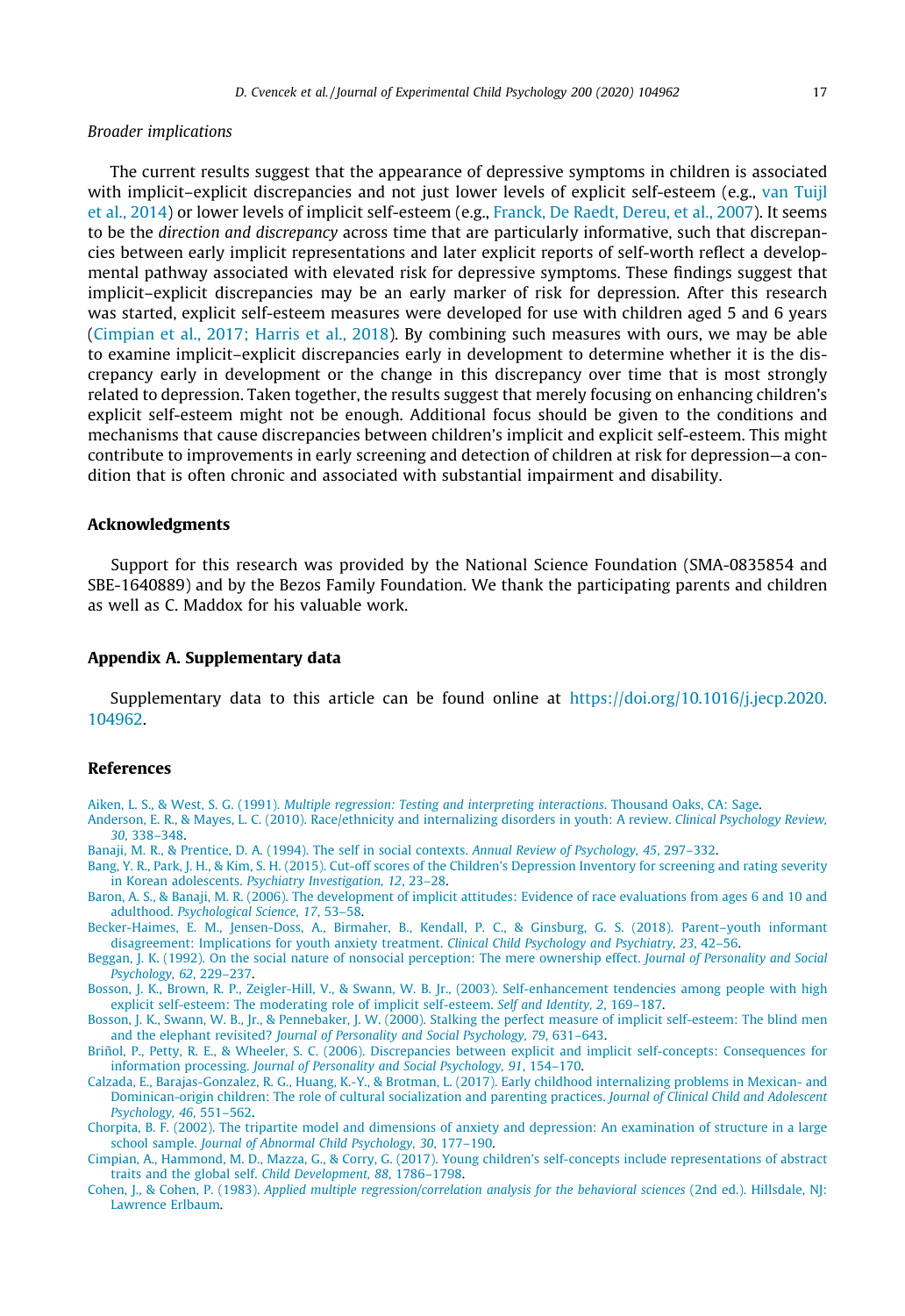- <span id="page-17-0"></span>[Cohen, J. R., Thakur, H., Burkhouse, K. L., & Gibb, B. E. \(2019\). A multimethod screening approach for pediatric depression onset:](http://refhub.elsevier.com/S0022-0965(20)30416-1/h0075) An incremental validity study. [Journal of Consulting and Clinical Psychology, 87](http://refhub.elsevier.com/S0022-0965(20)30416-1/h0075), 184–197.
- [Creemers, D. H. M., Scholte, R. H. J., Engels, R. C. M. E., Prinstein, M. J., & Wiers, R. W. \(2012\). Implicit and explicit self-esteem as](http://refhub.elsevier.com/S0022-0965(20)30416-1/h0080) [concurrent predictors of suicidal ideation, depressive symptoms, and loneliness.](http://refhub.elsevier.com/S0022-0965(20)30416-1/h0080) Journal of Behavior Therapy and [Experimental Psychiatry, 43](http://refhub.elsevier.com/S0022-0965(20)30416-1/h0080), 638–646.
- Creemers, D. H. M., Scholte, R. H. J., Engels, R. C. M. E., Prinstein, M. J., & Wiers, R. W. (2013). Damaged self-esteem is associated with internalizing problems. Frontiers in Psychology, 4. [https://doi.org/10.3389/fpsyg.2013.00152.](https://doi.org/10.3389/fpsyg.2013.00152)
- [Cvencek, D., Fryberg, S. A., Covarrubias, R., & Meltzoff, A. N. \(2018\). Self-concepts, self-esteem, and academic achievement of](http://refhub.elsevier.com/S0022-0965(20)30416-1/h0090) [minority and majority North American elementary school children.](http://refhub.elsevier.com/S0022-0965(20)30416-1/h0090) Child Development, 89, 1099–1109.
- [Cvencek, D., Greenwald, A. G., & Meltzoff, A. N. \(2016\). Implicit measures for preschool children confirm self-esteem's role in](http://refhub.elsevier.com/S0022-0965(20)30416-1/h0100) maintaining a balanced identity. [Journal of Experimental Social Psychology, 62](http://refhub.elsevier.com/S0022-0965(20)30416-1/h0100), 50–57.
- [Cvencek, D., Meltzoff, A. N., & Greenwald, A. G. \(2011\). Math–gender stereotypes in elementary school children.](http://refhub.elsevier.com/S0022-0965(20)30416-1/h0105) Child [Development, 82](http://refhub.elsevier.com/S0022-0965(20)30416-1/h0105), 766–779.
- [Daniel, E., Rodrigues, M., & Jenkins, J. M. \(2019\). The development of internalizing problems in early childhood: The importance](http://refhub.elsevier.com/S0022-0965(20)30416-1/h0110) of sibling clustering. [Journal of Family Psychology, 33](http://refhub.elsevier.com/S0022-0965(20)30416-1/h0110), 381–390.
- [de Jong, P. J., Sportel, B. E., de Hullu, E., & Nauta, M. H. \(2012\). Co-occurrence of social anxiety and depression symptoms in](http://refhub.elsevier.com/S0022-0965(20)30416-1/h0115) [adolescence: Differential links with implicit and explicit self-esteem?.](http://refhub.elsevier.com/S0022-0965(20)30416-1/h0115) Psychological Medicine, 42, 475–484.
- [DeHart, T., Pelham, B. W., & Tennen, H. \(2006\). What lies beneath: Parenting style and implicit self-esteem.](http://refhub.elsevier.com/S0022-0965(20)30416-1/h0120) Journal of [Experimental Social Psychology, 42](http://refhub.elsevier.com/S0022-0965(20)30416-1/h0120), 1–17.
- [Eccles, J., Wigfield, A., Harold, R. D., & Blumenfeld, P. \(1993\). Age and gender differences in children's self- and task perceptions](http://refhub.elsevier.com/S0022-0965(20)30416-1/h0125) [during elementary school.](http://refhub.elsevier.com/S0022-0965(20)30416-1/h0125) Child Development, 64, 830–847.
- Erikson, E. H. (1968). [Identity: Youth and crisis](http://refhub.elsevier.com/S0022-0965(20)30416-1/h0130). Oxford, UK: Norton.
- [Franck, E., De Raedt, R., & De Houwer, J. \(2007\). Implicit but not explicit self-esteem predicts future depressive symptomatology.](http://refhub.elsevier.com/S0022-0965(20)30416-1/h0135) [Behaviour Research and Therapy, 45](http://refhub.elsevier.com/S0022-0965(20)30416-1/h0135), 2448–2455.
- [Franck, E., De Raedt, R., Dereu, M., & Van den Abbeele, D. \(2007\). Implicit and explicit self-esteem in currently depressed](http://refhub.elsevier.com/S0022-0965(20)30416-1/h0140) individuals with and without suicidal ideation. [Journal of Behavior Therapy and Experimental Psychiatry, 38](http://refhub.elsevier.com/S0022-0965(20)30416-1/h0140), 75–85.
- [Fristad, M. A., Emery, B. L., & Beck, S. J. \(1997\). Use and abuse of the Children's Depression Inventory.](http://refhub.elsevier.com/S0022-0965(20)30416-1/h0145) Journal of Consulting and [Clinical Psychology, 65](http://refhub.elsevier.com/S0022-0965(20)30416-1/h0145), 699–702.
- [Gawronski, B., & Bodenhausen, G. V. \(2006\). Associative and propositional processes in evaluation: An integrative review of](http://refhub.elsevier.com/S0022-0965(20)30416-1/h0150) [implicit and explicit attitude change.](http://refhub.elsevier.com/S0022-0965(20)30416-1/h0150) Psychological Bulletin, 132, 692–731.
- [Greenwald, A. G., & Banaji, M. R. \(1995\). Implicit social cognition: Attitudes, self-esteem, and stereotypes.](http://refhub.elsevier.com/S0022-0965(20)30416-1/h0155) Psychological Review, 102[, 4–27.](http://refhub.elsevier.com/S0022-0965(20)30416-1/h0155)
- [Greenwald, A. G., & Farnham, S. D. \(2000\). Using the Implicit Association Test to measure self-esteem and self-concept.](http://refhub.elsevier.com/S0022-0965(20)30416-1/h0160) Journal of [Personality and Social Psychology, 79](http://refhub.elsevier.com/S0022-0965(20)30416-1/h0160), 1022–1038.
- [Greenwald, A. G., Nosek, B. A., & Banaji, M. R. \(2003\). Understanding and using the Implicit Association Test: I. An improved](http://refhub.elsevier.com/S0022-0965(20)30416-1/h0170) scoring algorithm. [Journal of Personality and Social Psychology, 85](http://refhub.elsevier.com/S0022-0965(20)30416-1/h0170), 197–216.
- [Gregg, A. P., & Sedikides, C. \(2010\). Narcissistic fragility: Rethinking its links to explicit and implicit self-esteem.](http://refhub.elsevier.com/S0022-0965(20)30416-1/h0175) Self and Identity, 9[, 142–161.](http://refhub.elsevier.com/S0022-0965(20)30416-1/h0175)
- [Haeffel, G. J., Abramson, L. Y., Brazy, P. C., Shah, J. Y., Teachman, B. A., & Nosek, B. A. \(2007\). Explicit and implicit cognition: A](http://refhub.elsevier.com/S0022-0965(20)30416-1/h0180) [preliminary test of a dual-process theory of cognitive vulnerability to depression.](http://refhub.elsevier.com/S0022-0965(20)30416-1/h0180) Behaviour Research and Therapy, 45, [1155–1167](http://refhub.elsevier.com/S0022-0965(20)30416-1/h0180).
- [Harris, M. A., Donnellan, M. B., & Trzesniewski, K. H. \(2018\). The Lifespan Self-Esteem Scale: Initial validation of a new measure](http://refhub.elsevier.com/S0022-0965(20)30416-1/h0185) of global self-esteem. [Journal of Personality Assessment, 100](http://refhub.elsevier.com/S0022-0965(20)30416-1/h0185), 84–95.
- [Harter, S. \(1982\). The Perceived Competence Scale for Children.](http://refhub.elsevier.com/S0022-0965(20)30416-1/h0190) Child Development, 53, 87–97.
- [Harter, S. \(1983\). Developmental perspectives on the self-system.](http://refhub.elsevier.com/S0022-0965(20)30416-1/optfqiZDx6JSs) In E. M. Hetherington (Ed.), Handbook of child psychology [\(pp. 275–385\). New York: John Wiley](http://refhub.elsevier.com/S0022-0965(20)30416-1/optfqiZDx6JSs).
- [Harter, S. \(1993\). Causes and consequences of low self-esteem in children and adolescents. In R. F. Baumeister \(Ed.\),](http://refhub.elsevier.com/S0022-0965(20)30416-1/h0195) Self-esteem: The puzzle of low self-regard [\(pp. 87–116\). New York: Plenum.](http://refhub.elsevier.com/S0022-0965(20)30416-1/h0195)
- [Harter, S. \(2006\). The development of self-esteem. In M. H. Kernis \(Ed.\),](http://refhub.elsevier.com/S0022-0965(20)30416-1/h0200) Self-esteem issues and answers: A sourcebook of current perspectives [\(pp. 144–150\). New York: Psychology Press.](http://refhub.elsevier.com/S0022-0965(20)30416-1/h0200)
- [Harter, S., & Pike, R. \(1984\). The Pictorial Scale of Perceived Competence and Social Acceptance for Young Children.](http://refhub.elsevier.com/S0022-0965(20)30416-1/h0205) Child [Development, 55](http://refhub.elsevier.com/S0022-0965(20)30416-1/h0205), 1969–1982.
- [Hetts, J. J., & Pelham, B. W. \(2001\). A case for the nonconscious self-concept. In G. B. Moskowitz \(Ed.\),](http://refhub.elsevier.com/S0022-0965(20)30416-1/h0210) Cognitive social psychology: [The Princeton symposium on the legacy and future of social cognition](http://refhub.elsevier.com/S0022-0965(20)30416-1/h0210) (pp. 105–123). Mahwah, NJ: Lawrence Erlbaum.
- [Hilt, L. M., McLaughlin, K. A., & Nolen-Hoeksema, S. \(2010\). Examination of the response styles theory in a community sample of](http://refhub.elsevier.com/S0022-0965(20)30416-1/h0215) young adolescents. [Journal of Abnormal Child Psychology, 38](http://refhub.elsevier.com/S0022-0965(20)30416-1/h0215), 545–556.
- [Jabben, N., de Jong, P. J., Kupka, R. W., Glashouwer, K. A., Nolen, W. A., & Penninx, B. W. J. H. \(2014\). Implicit and explicit self](http://refhub.elsevier.com/S0022-0965(20)30416-1/h0220)[associations in bipolar disorder: A comparison with healthy controls and unipolar depressive disorder.](http://refhub.elsevier.com/S0022-0965(20)30416-1/h0220) Psychiatry Research, 215[, 329–334.](http://refhub.elsevier.com/S0022-0965(20)30416-1/h0220)
- [Joiner, T. E., Jr., & Wagner, K. D. \(1995\). Attributional style and depression in children and adolescents: A meta-analytic review.](http://refhub.elsevier.com/S0022-0965(20)30416-1/h0225) [Clinical Psychology Review, 15](http://refhub.elsevier.com/S0022-0965(20)30416-1/h0225), 777–798.
- [Jordan, C. H., Spencer, S. J., Zanna, M. P., Hoshino-Browne, E., & Correll, J. \(2003\). Secure and defensive high self-esteem.](http://refhub.elsevier.com/S0022-0965(20)30416-1/h0230) Journal of [Personality and Social Psychology, 85](http://refhub.elsevier.com/S0022-0965(20)30416-1/h0230), 969–978.
- [Kessler, R. C., Avenevoli, S., Costello, E. J., Georgiades, K., Green, J. G., Gruber, M. J., ... Merikangas, K. R. \(2012\). Prevalence,](http://refhub.elsevier.com/S0022-0965(20)30416-1/h0235) [persistence, and sociodemographic correlates of DSM-IV disorders in the National Comorbidity Survey Replication](http://refhub.elsevier.com/S0022-0965(20)30416-1/h0235) Adolescent Supplement. [Archives of General Psychiatry, 69](http://refhub.elsevier.com/S0022-0965(20)30416-1/h0235), 372–380.
- [Kesting, M.-L., Mehl, S., Rief, W., Lindenmeyer, J., & Lincoln, T. M. \(2011\). When paranoia fails to enhance self-esteem: Explicit](http://refhub.elsevier.com/S0022-0965(20)30416-1/h0240) [and implicit self-esteem and its discrepancy in patients with persecutory delusions compared to depressed and healthy](http://refhub.elsevier.com/S0022-0965(20)30416-1/h0240) controls. [Psychiatry Research, 186](http://refhub.elsevier.com/S0022-0965(20)30416-1/h0240), 197–202.
- Kovacs, M. (1992). Children's Depression Inventory: Manual[. North Tonawanda, NY: Multi-Health Systems.](http://refhub.elsevier.com/S0022-0965(20)30416-1/h0245)